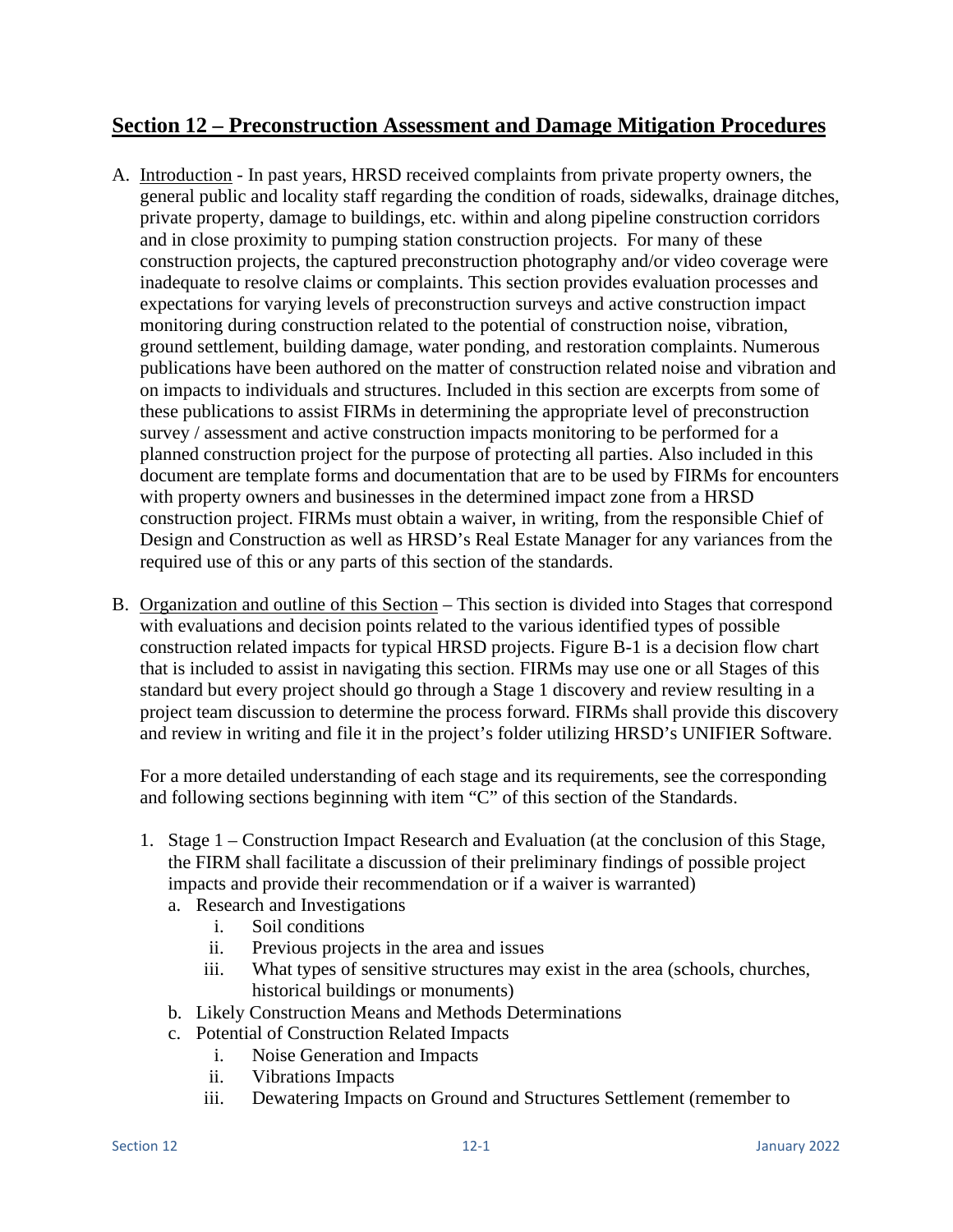consider pools and other subsurface structures)

- iv. Construction Impacts on Existing Topography, Hydrology, and Construction Travel Routes
- v. Dust, Odor, and Other Emissions beyond Construction Zone
- vi. Locality Limitations, Requirements or Ordinances (for the items above)
- d. Determination of the construction zone of influence for each potential construction related impacts both perceived and actual (Provide written report clearly detailing impact distances from project site and visual diagram detailing the same).
	- i. Sample Vibration Generation and Impacts (diagram and impact table)
	- ii. Sample Noise Generation and Impacts (diagram and impact table)
	- iii. Sample Noise and Vibration Impacts (combined map)
	- iv. Sample Dewatering Impacts
- 2. Stage 2 Risk Mitigation Analysis and Bid Document Development for Contractor Actions
	- a. Noise Impacts, Restrictions, and Abatement
	- b. Vibration Impacts, Abatement, and Monitoring
	- c. Groundwater Dewatering Requirements
	- d. Pre-Construction Surveys and Assessments within Construction Corridors and Impact Areas
	- e. Fugitive Emissions Controls and Restrictions
- 3. Stage 3 Specific Pre-Construction Field Surveys and Construction Activity Monitoring Programs
	- a. Responsibilities of the FIRM
	- b. Responsibilities of the Contractor
	- c. Identification of Other Party Responsibilities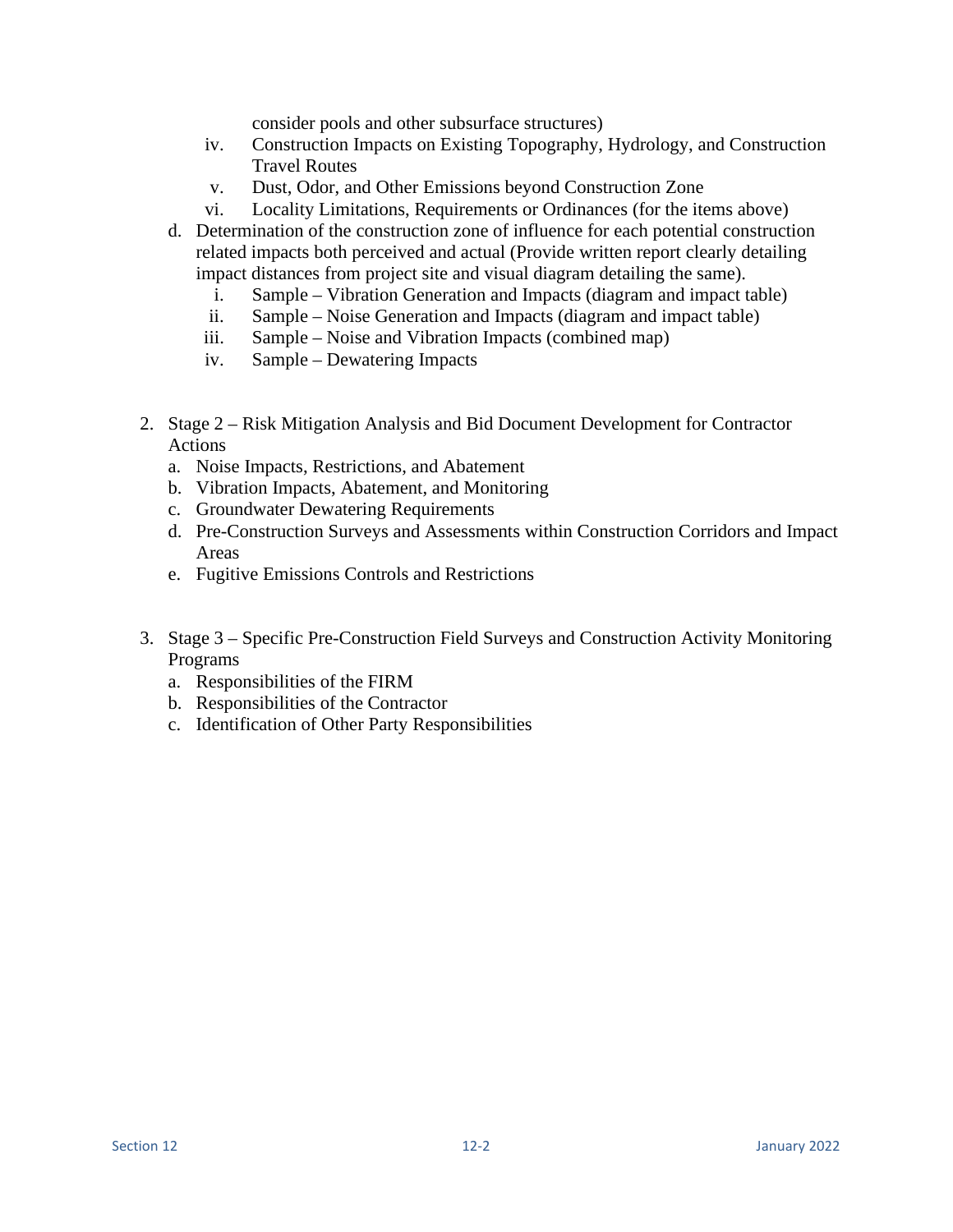

Figure B-1: Flow Chart for Preconstruction Assessment Decisions and Actions

## C. Stage 1 – Construction Impact Research and Evaluation

- 1. The FIRM shall perform the following research and investigations during the Design phase of a project at a minimum to provide needed information for determination of possible construction related impacts to surrounding areas:
	- a. Determination of the zone of influence throughout the entire project impact area.
	- b. Presence of historically significant buildings, structures, and/or sites.
	- c. Determination of the types of buildings (residential, business, religious, education,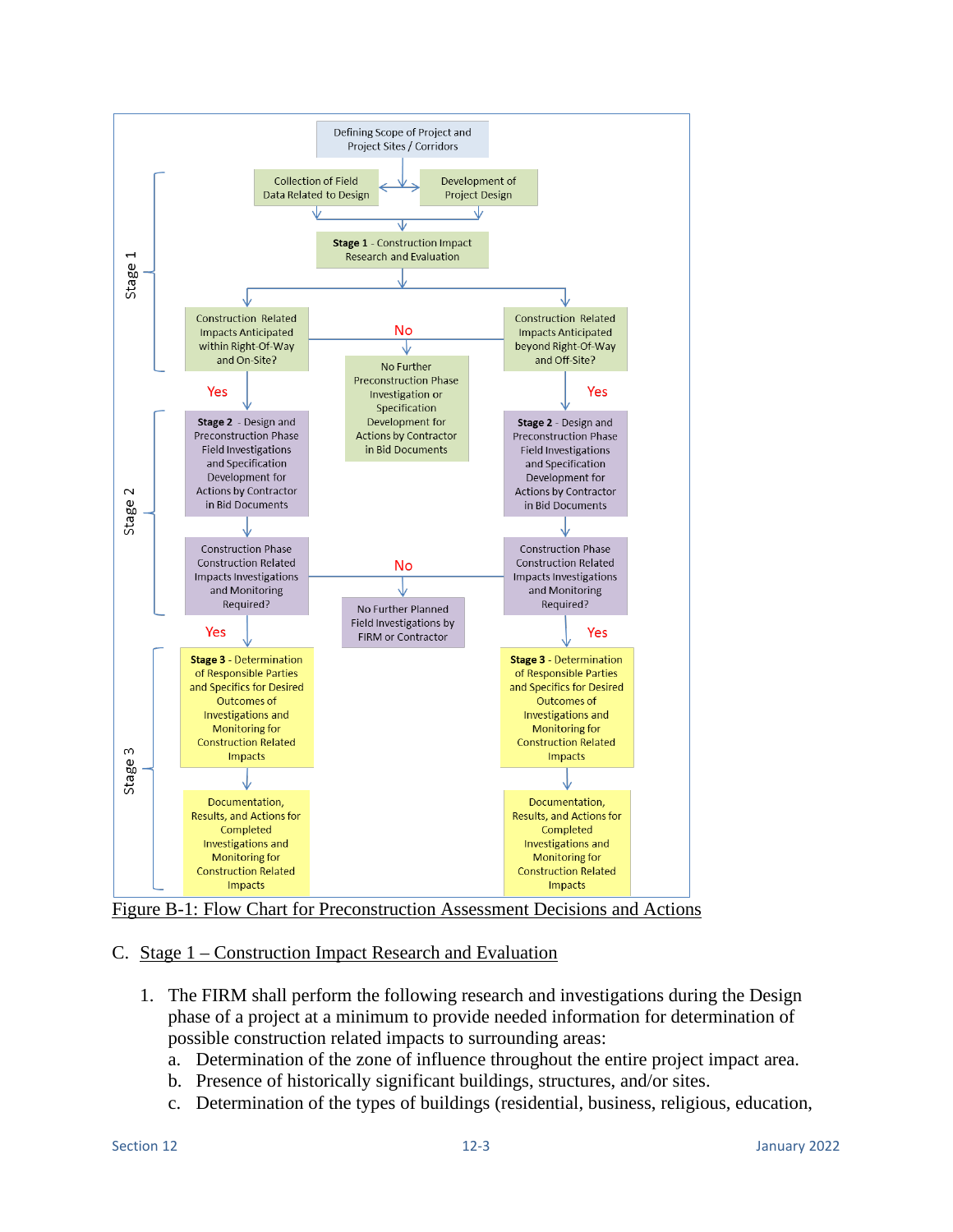etc.).

- d. Determination of age, materials of construction, presence of basements for buildings.
- e. Distance from closest point of construction to each building, structure and/or site.
- f. Soil types and strata from soil borings (at recommended locations).
- g. Groundwater levels and seasonal variations within the construction site or corridor.
- h. Topography and hydrology and known or likely stormwater drainage issues.
- i. Dust, odor and other emissions.
- 2. The FIRM shall determine the following during the Design phase of a project to provide information for possible construction related impacts to surrounding areas:
	- a. Ranges of depth of construction (bottom of pipe trench, pump station wetwell, vault, etc.)
	- b. Anticipated heavy construction equipment for specific areas (noise and vibration impacts).
	- c. Construction methods and materials for trench or excavation pit stabilization and foundation support (driven temporary or permanent sheet piling, auger foundation piles, driven foundation piles).
	- d. Dewatering methods and likely impacts on ground or structure settling as a result of dewatering in the cone of depression zone.
	- e. Pavement type and thickness where construction equipment will travel upon or equipment /materials staged upon.
	- f. Determination of day verses night construction noise requirements.
	- g. Determination of prevailing winds in areas of construction and fugitive emissions from the construction zone.
- 3. The FIRM shall evaluate the potential of construction related impacts to adjacent properties and structures based upon collected information as mentioned in the preceding paragraphs of this Section. Referenced publications and excerpts from noted publications are included in this Section to assist the FIRM in determining the potential of construction related impacts and a course of action for preconstruction assessments that suite the particular risks. This referenced information and these procedures are not all inclusive, and therefore the FIRM shall apply their own experience and evaluations to supplement the information in this Section to minimize risks related to construction impacts. At the conclusion of this process, the FIRM shall produce a single detailed report of the findings and FIRM's determination of construction related impacts and submit to the HRSD Project Manager (PM) and Real Estate Manager.
	- a. **Noise Generation and Impacts**. Noise influences from construction activities may vary depending on the duration, equipment used, sound frequencies, environmental conditions, among other factors that need to be evaluated and possibly abated depending upon the anticipated impact of noise.

The following tables and information from the *Federal Transit Administration Office of Planning and Environment Transit Noise and Vibration Impact Assessment May 2006* publication should be reviewed by the FIRM to assess noise influences and action plans.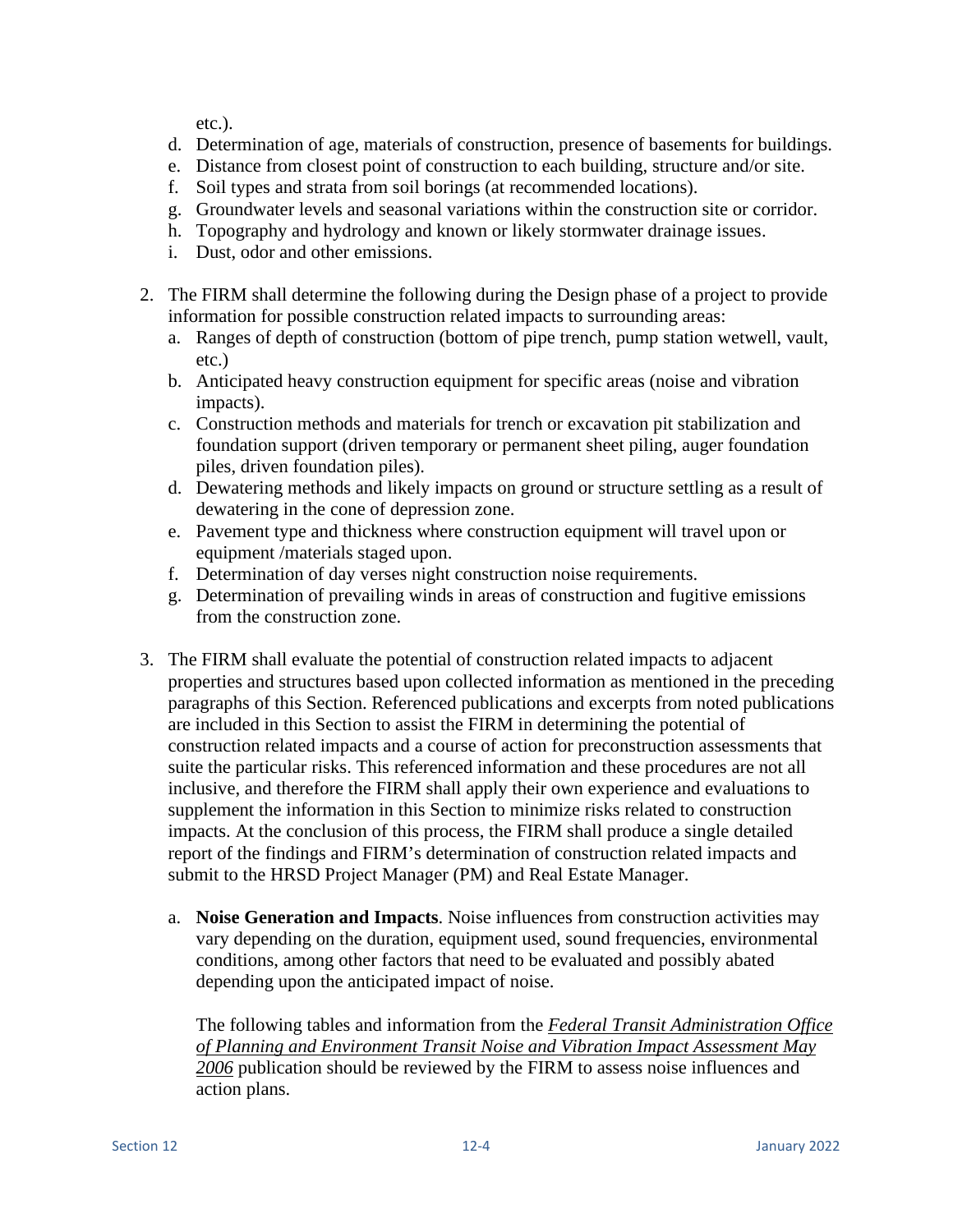## *12.1.1 Quantitative Noise Assessment Methods*

A quantitative construction noise assessment is performed by comparing the predicted noise levels with impact criteria appropriate for the construction stage. The approach requires an appropriate descriptor, a standardized prediction method and a set of recognized criteria for assessing the impact.

The *descriptor* used for construction noise is the  $L_{eq}$ . This unit is appropriate for the following reasons:

- It can be used to describe the noise level from operation of each piece of equipment separately and is easy to combine to represent the noise level from all equipment operating during a given period.
- It can be used to describe the noise level during an entire phase.
- It can be used to describe the average noise over all phases of the construction.

The recommended *method* for predicting construction noise impact for major transit projects requires:

- An emission model to determine the noise generated by the equipment at a reference distance.
- A propagation model that shows how the noise level will vary with distance.
- A way of summing the noise of each piece of equipment at locations of

noise sensitivity. The first two components of the method are related by the

following equation:

 $L_{eq}(equiv) = E.L. + 10 log(U.F.) - 20 log(D/50) - 10G log(D/50)$ 

where:  $L_{eq}$  (equip) is the  $L_{eq}$  at a receiver resulting from the operation of a single piece of equipment over a specified time period

> *E.L.* is the noise emission level of the particular piece of equipment at the reference distance of 50 feet, taken from Table 12-1

*G* is a constant that accounts for topography and ground effects, taken from Figure 6-5 (Chapter 6)

*D* is the distance from the receiver to the piece of equipment, and

*U.F.* is a usage factor that accounts for the fraction of time that the equipment is in use over the specified time period.

The combination of noise from several pieces of equipment operating during the same time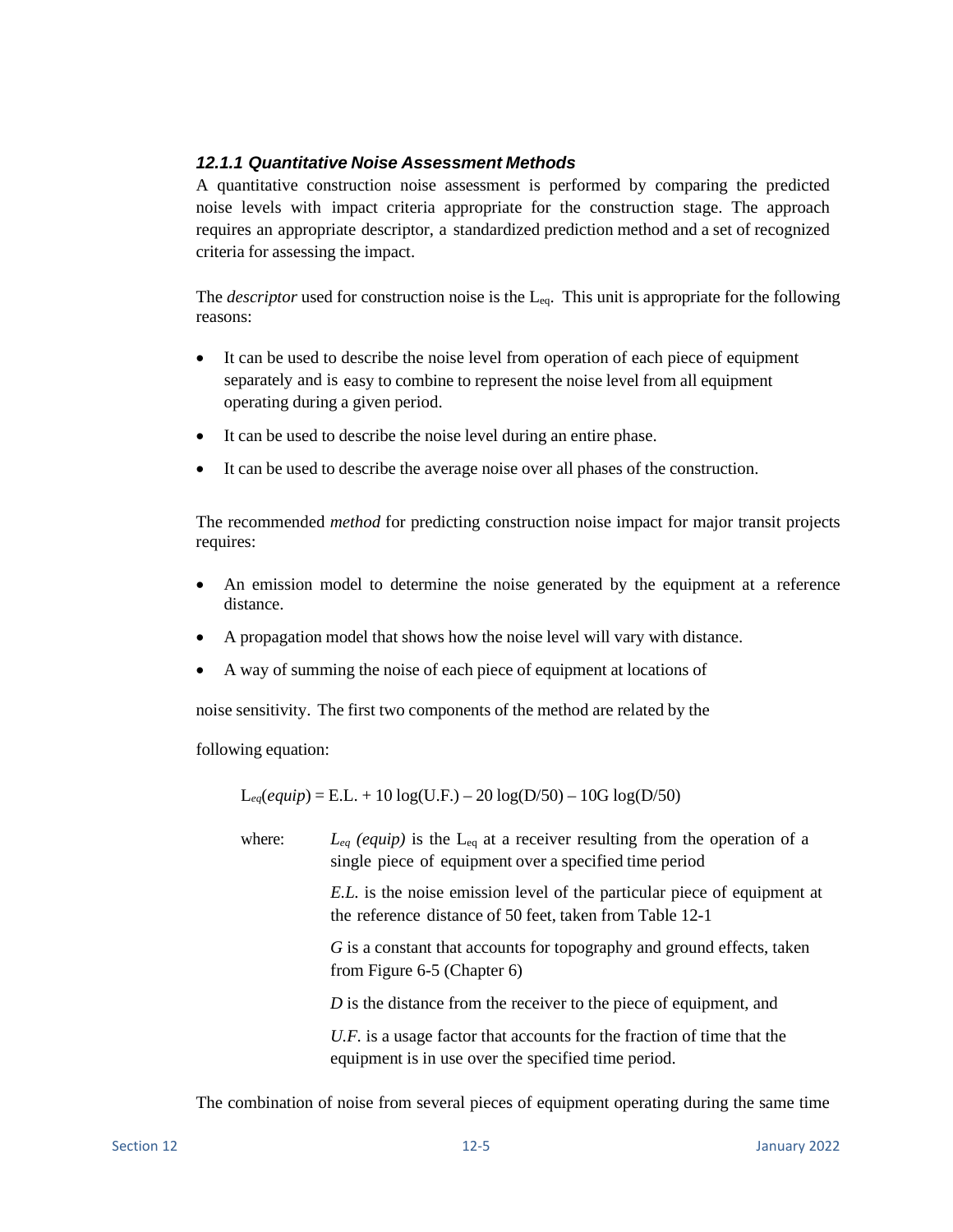period is obtained from decibel addition of the Leq of each single piece of equipment found from the above equation.

### *General Assessment*

The approach can be as detailed as necessary to characterize the construction noise by specifying the various quantities in the equation. For projects in an early assessment stage when the equipment roster and schedule are undefined, only a rough estimate of construction noise levels is practical.

The following assumptions are adequate for a general assessment of each phase of construction:

- Full power operation for a time period of one hour is assumed because most construction equipment operates continuously for periods of one hour or more at some point in the construction period. Therefore, U.F. = 1, and 10 log(U.F.) = 0.
- Free-field conditions are assumed and ground effects are ignored. Consequently,  $G = 0$ .
- Emission level at 50 feet, E.L., is taken from Table 12-1.
- All pieces of equipment are assumed to operate at the center of the project, or centerline, in the case of a guideway or highway construction project.
- The predictions include only the two noisiest pieces of equipment expected to be used in each construction phase.

## *DetailedAssessment*

A more detailed approach can be used if warranted, such as when a large number of noisesensitive sites are adjacent to a construction project or where contractors are faced with stringent local ordinances or heightened public concerns expressed in early outreach efforts. Additional details include:

• Duration. Long-term construction project noise impact is based on a 30-day average  $L<sub>dn</sub>$ , the times of day of construction activity (nighttime noise is penalized by 10 dB in residential areas), and the percentage of time the equipment is to be used during a period of time which will affect U.F. For example, an 8-hour  $L_{eq}$  is determined by making U.F. the percentage of time each individual piece of equipment operates under full power in that period. Similarly, the 30-day average  $L_{dn}$  is determined from the U.F. expressed by the percentage of time the equipment is used during the daytime hours  $(7 \text{ a.m. to } 10 \text{ p.m.})$  and nighttime  $(10 \text{ p.m. to } 7 \text{ a.m.})$ , separately over a 30-day period. However, to account for increased sensitivity to nighttime noise, the nighttime percentage is multiplied by 10 before performing the computation.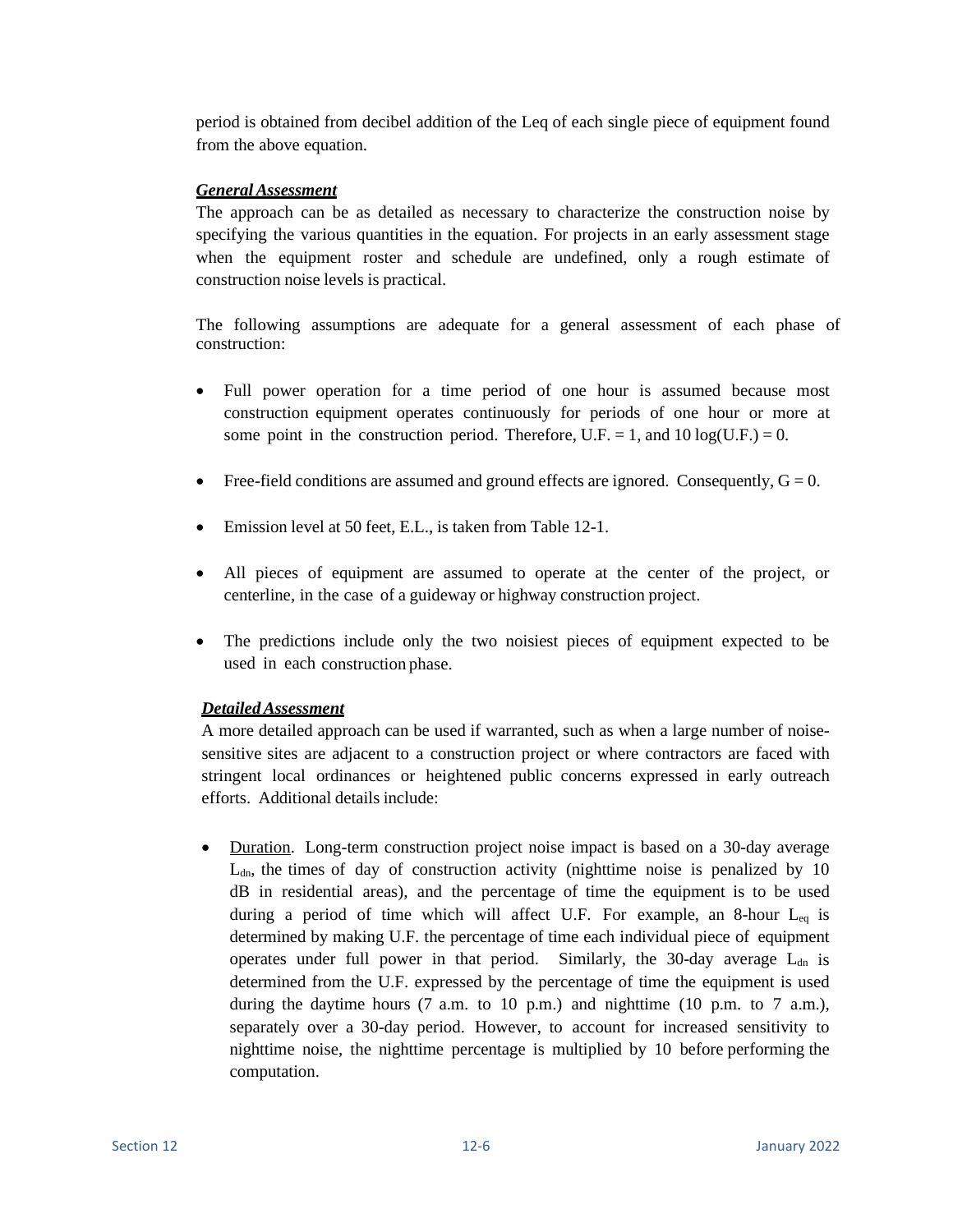- Site Characteristics. Taking into account the site topography, natural and man-made barriers and ground effects will involve the factor G. Use Figure 6-5 (Chapter 6) to calculate G.
- Noise Sources. Measuring or certifying the emission level of each piece of equipment will refine E.L.
- Site Layout. Determining the location of each piece of equipment while it is working will specify the distance factor *D* more accurately.
- Combined Sources. Including all pieces of equipment in the computation of the 8-hour  $L_{eq}$  and the 30- day average  $L_{dn}$  will determine the total noise levels using Table 6-11 (Chapter 6).

### *12.1.2 Noise from Typical Construction Equipment and Operations*

The noise levels generated by construction equipment will vary greatly depending on factors such as the type of equipment, the specific model, the operation being performed, and the condition of the equipment. The equivalent sound level  $(L_{eq})$  of the construction activity also depends on the fraction of time that the equipment is operated over the time period of construction. The dominant source of noise from most construction equipment is the engine, usually a diesel, often without sufficient muffling. In a few cases, such as impact pile-driving or pavement-breaking, noise generated by the process dominates.

For considerations of noise assessment, construction equipment can be considered to operate in two modes, stationary and mobile. Stationary equipment operates in one location for one or more days at a time, with either a fixed power operation (pumps, generators, compressors) or a variable noise operation (pile drivers, pavement breakers). Mobile equipment moves around the construction site with power applied in cyclic fashion (bulldozers, loaders), or to and from the site (trucks). The movement around the site is handled in the construction noise prediction procedure discussed earlier in this chapter. Variation in power imposes additional complexity in characterizing the noise source level from a piece of equipment. This is handled by describing the noise at a reference distance from the equipment operating at full power and adjusting it based on the duty cycle of the activity to determine the  $L_{eq}$  of the operation. Standardized procedures for measuring the exterior noise levels for the certification of mobile and stationary construction equipment have been developed by the Society of Automotive Engineers.  $(1,2)$ Typical noise levels from representative pieces of equipment are listed in Table 12-1. These source levels can be used in FHWA's Windows-based screening tool, "Roadway Construction Noise Model" (RCNM), for the prediction of construction noise.<sup>(3)</sup>

Construction activities are characterized by variations in the power expended by equipment, with resulting variation in noise levels with time. Variation in the power is expressed in terms of the previously mentioned "usage factor" of the equipment, which is the percentage of time during the workday that the equipment is operating at full power. Time-varying noise levels are converted to a single number  $(L_{eq})$  for each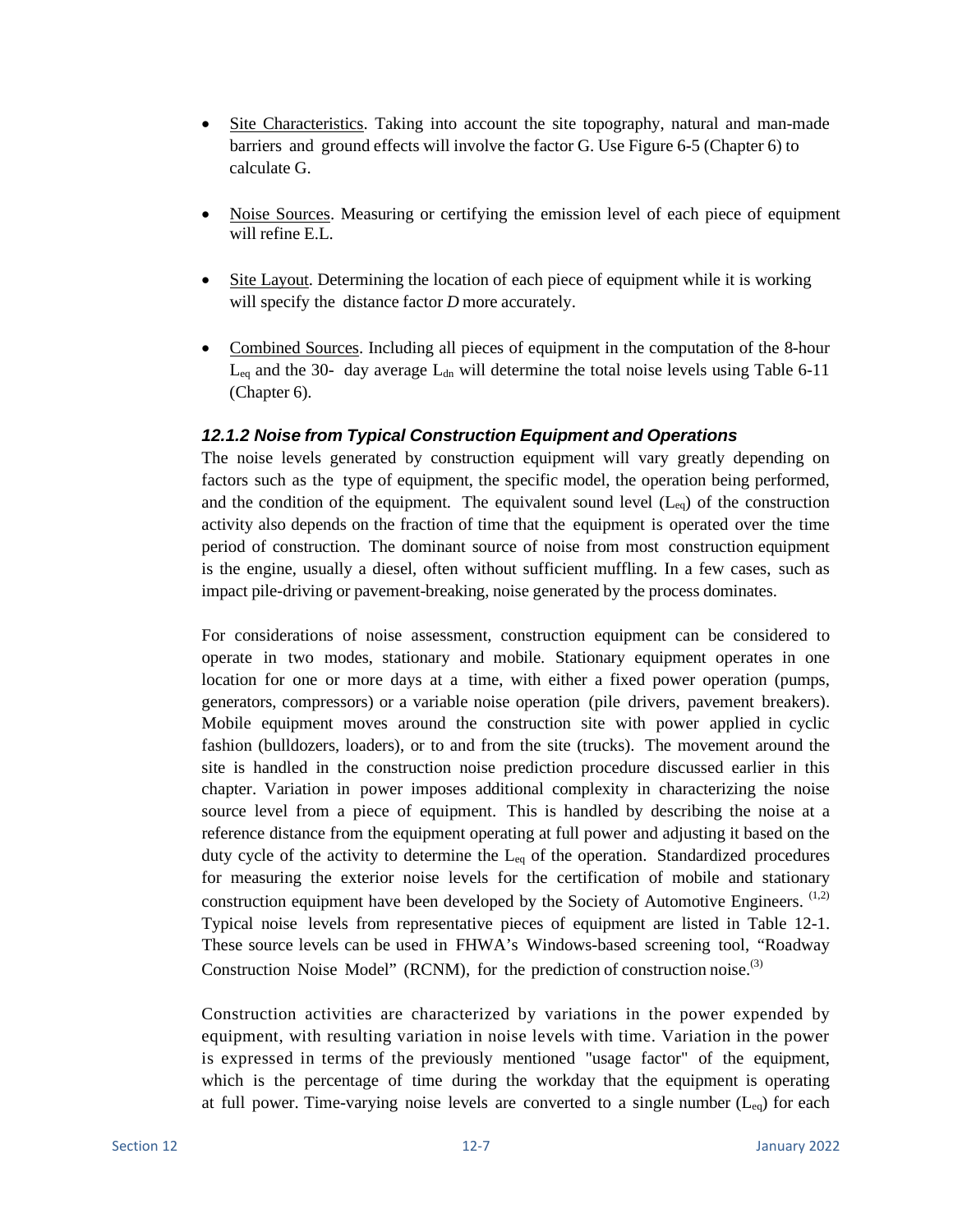piece of equipment during the operation. Besides having daily variations in activities, major construction projects are accomplished in several different phases. Each phase has a specific equipment mix depending on the work to be accomplished during that phase.

As a result of the equipment mix, each phase has its own noise characteristics; some have higher continuous noise levels than others, some have high impact noise levels. The purpose of the quantitative assessment is to determine not only the levels, but also the duration of the noise. The  $L_{eq}$  of each phase is determined by combining the  $L_{eq}$ contributions from each piece of equipment used in that phase. The impact and the consequent noise mitigation approaches depend on the criteria to be used in assessing impact, as discussed in the next section.

|                          | Table 12-1. Construction Equipment Noise Emission Levels |  |  |  |
|--------------------------|----------------------------------------------------------|--|--|--|
| Equipment                | <b>Typical Noise Level (dBA)</b><br>50 ft from Source    |  |  |  |
| Air Compressor           | 81                                                       |  |  |  |
| <b>Backhoe</b>           | 80                                                       |  |  |  |
| <b>Ballast Equalizer</b> | 82                                                       |  |  |  |
| <b>Ballast Tamper</b>    | 83                                                       |  |  |  |
| Compactor                | 82                                                       |  |  |  |
| Concrete Mixer           | 85                                                       |  |  |  |
| Concrete Pump            | 82                                                       |  |  |  |
| Concrete Vibrator        | 76                                                       |  |  |  |
| Crane, Derrick           | 88                                                       |  |  |  |
| Crane, Mobile            | 83                                                       |  |  |  |
| Dozer                    | 85                                                       |  |  |  |
| Generator                | 81                                                       |  |  |  |
| Grader                   | 85                                                       |  |  |  |
| <b>Impact Wrench</b>     | 85                                                       |  |  |  |
| <b>Jack Hammer</b>       | 88                                                       |  |  |  |
| Loader                   | 85                                                       |  |  |  |
| Paver                    | 89                                                       |  |  |  |
| Pile-driver (Impact)     | 101                                                      |  |  |  |
| Pile-driver (Sonic)      | 96                                                       |  |  |  |
| Saw                      | 76                                                       |  |  |  |
| Pneumatic Tool           | 85                                                       |  |  |  |
| Pump                     | 76                                                       |  |  |  |
| Rail Saw                 | 90                                                       |  |  |  |
| Rock Drill               | 98                                                       |  |  |  |
| Roller                   | 74                                                       |  |  |  |
| Saw                      | 76                                                       |  |  |  |
| Scarifier                | 83                                                       |  |  |  |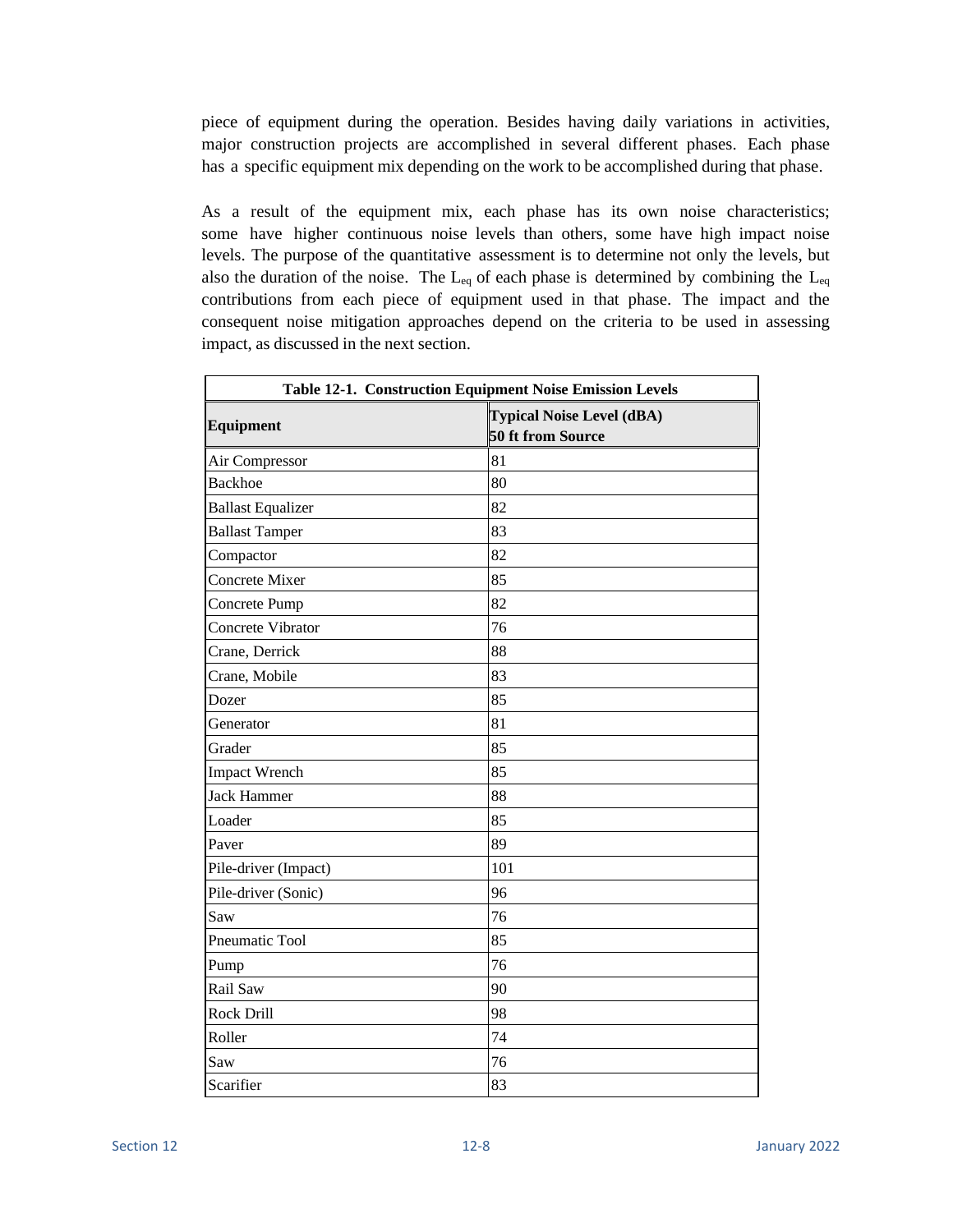| <b>Table 12-1. Construction Equipment Noise Emission Levels</b> |                                                                                        |  |  |  |
|-----------------------------------------------------------------|----------------------------------------------------------------------------------------|--|--|--|
| <b>Equipment</b>                                                | <b>Typical Noise Level (dBA)</b><br><b>50 ft from Source</b>                           |  |  |  |
| Scraper                                                         | 89                                                                                     |  |  |  |
| Shovel                                                          | 82                                                                                     |  |  |  |
| Spike Driver                                                    | 77                                                                                     |  |  |  |
| <b>Tie Cutter</b>                                               | 84                                                                                     |  |  |  |
| Tie Handler                                                     | 80                                                                                     |  |  |  |
| Tie Inserter                                                    | 85                                                                                     |  |  |  |
| Truck                                                           | 88                                                                                     |  |  |  |
|                                                                 | Table based on an EPA Report, $(4)$ measured data from railroad construction equipment |  |  |  |

*taken during the Northeast Corridor Improvement Project, and other measured data*.

## *12.1.3 Construction Noise Criteria*

No standardized criteria have been developed for assessing construction noise impact. Consequently, criteria must be developed on a project-specific basis unless local ordinances can be found to apply. Generally, local noise ordinances are not very useful in evaluating construction noise. They usually relate to nuisance and hours of allowed activity and sometimes specify limits in terms of maximum levels, but are generally not practical for assessing the impact of a construction project. Project construction noise criteria should take into account the existing noise environment, the absolute noise levels during construction activities, the duration of the construction, and the adjacent land use. While it is not the purpose of this manual to specify standardized criteria for construction noise impact, the following guidelines can be considered reasonable criteria for assessment. If these criteria are exceeded, there may be adverse community reaction.

## *General Assessment*

Estimate the combined noise level in one hour from the two noisiest pieces of equipment, assuming they both operate at the same time. Then identify locations where the level exceeds the following:

| Land Use    | One-hour $L_{eq}$ (dBA) |       |  |  |
|-------------|-------------------------|-------|--|--|
|             | <u>Day</u>              | Night |  |  |
| Residential | 90                      | 80    |  |  |
| Commercial  | 100                     | 100   |  |  |
| Industrial  | 100                     | 100   |  |  |

### *Detailed Assessment*

Where a more refined analysis is needed, predict the noise level in terms of 8-hour  $L_{eq}$  and 30-day averaged Ldn and compare to criteria in the following table: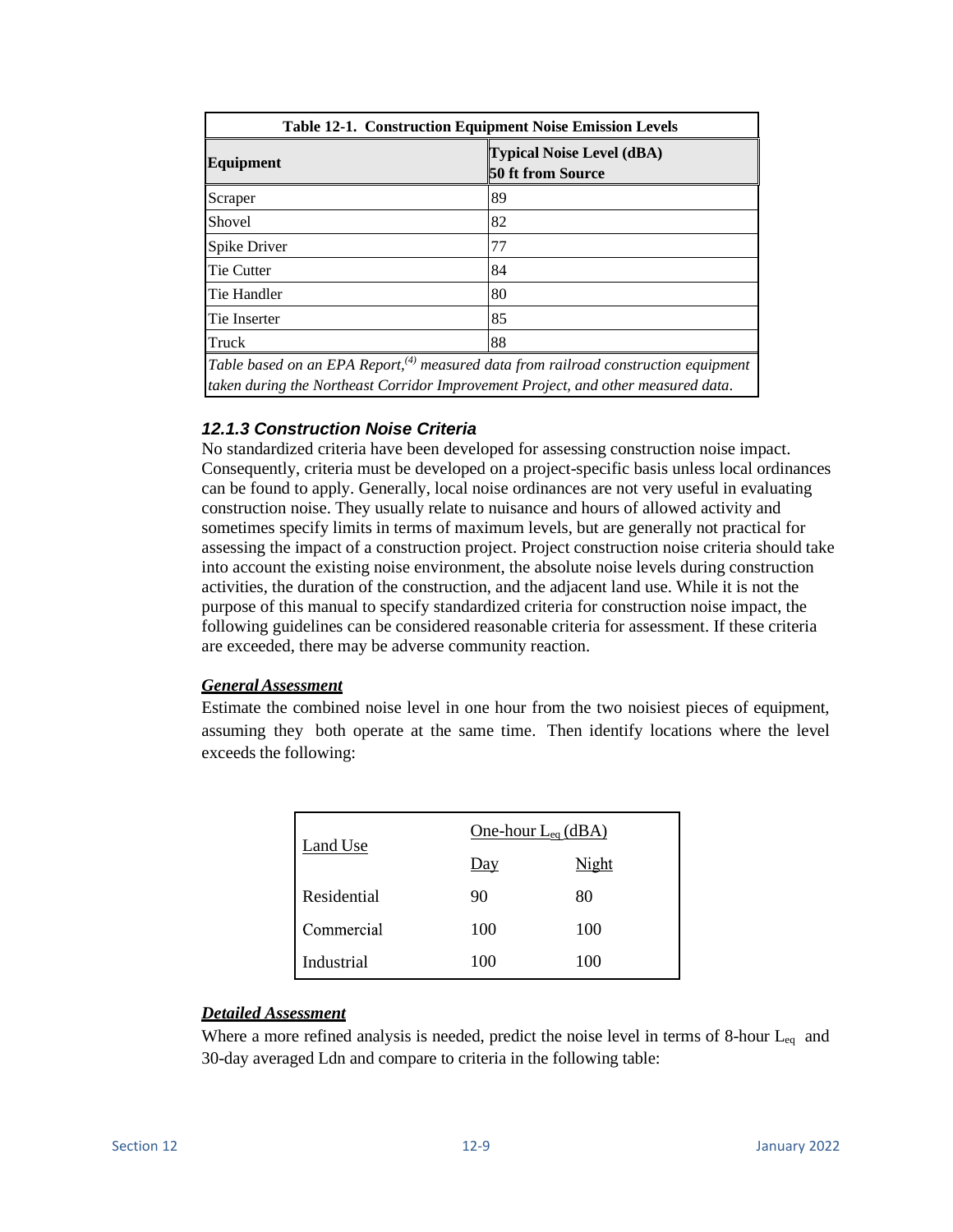|             | 8-hour $L_{eq}$ (dBA) | $L_{dn}$ (dBA) |                |
|-------------|-----------------------|----------------|----------------|
| Land Use    | <u>Day</u>            | <b>Night</b>   | 30-day Average |
| Residential | 80                    | 70             | $75^{(a)}$     |
| Commercial  | 85                    | 85             | $80^{(b)}$     |
| Industrial  | 90                    | 90             | $85^{(b)}$     |

(a) In urban areas with very high ambient noise levels ( $L_{dn} > 65$  dB),  $L_{dn}$ from construction operations should not exceed existing ambient  $+10$ dB.

(b) Twenty-four-hour  $L_{eq}$ , not  $L_{dn}$ .

The following diagram provides a visual relationship between common indoor and outdoor sound generators and their accompanying decibel levels. This type of graphic can be used to compare expected construction related noise levels to more commonly experienced sounds.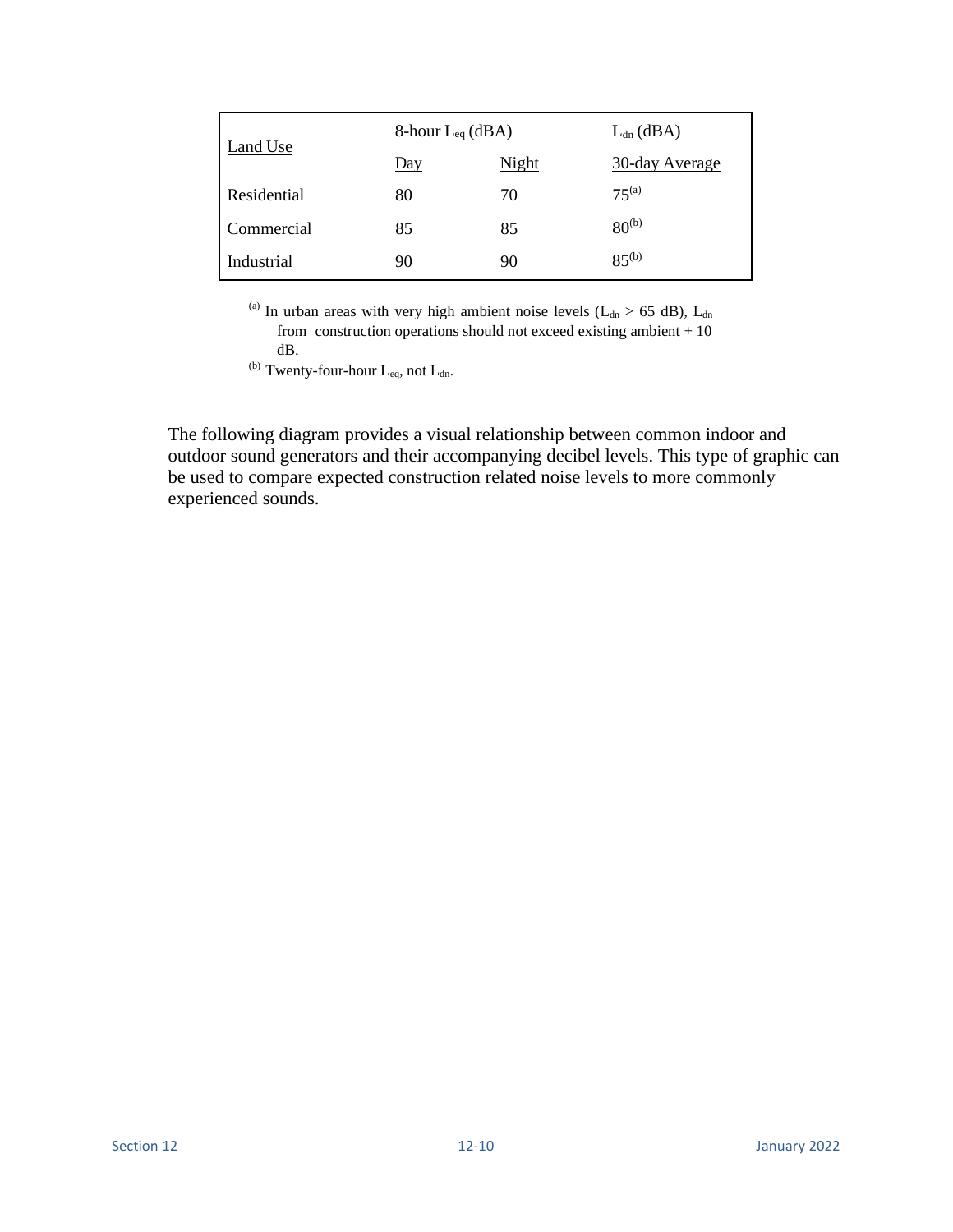

An increase of 3 dBA is barely perceptible to the human ear.

Figure C-1: Decibel Levels for Common Sound Sources

b. **Vibration Impacts**. Ground vibration impacts from construction activities may vary depending on the duration, equipment used, soil types, groundwater level, vibration frequencies, construction methods among other factors that need to be evaluated and monitored depending on the anticipated impact of vibration.

The following tables and information from the *Federal Transit Administration Office of Planning and Environment Transit Noise and Vibration Impact Assessment May 2006* publication should be reviewed by the FIRM to assess vibration impacts, create action plans, and identify the zone of influence specific to each project.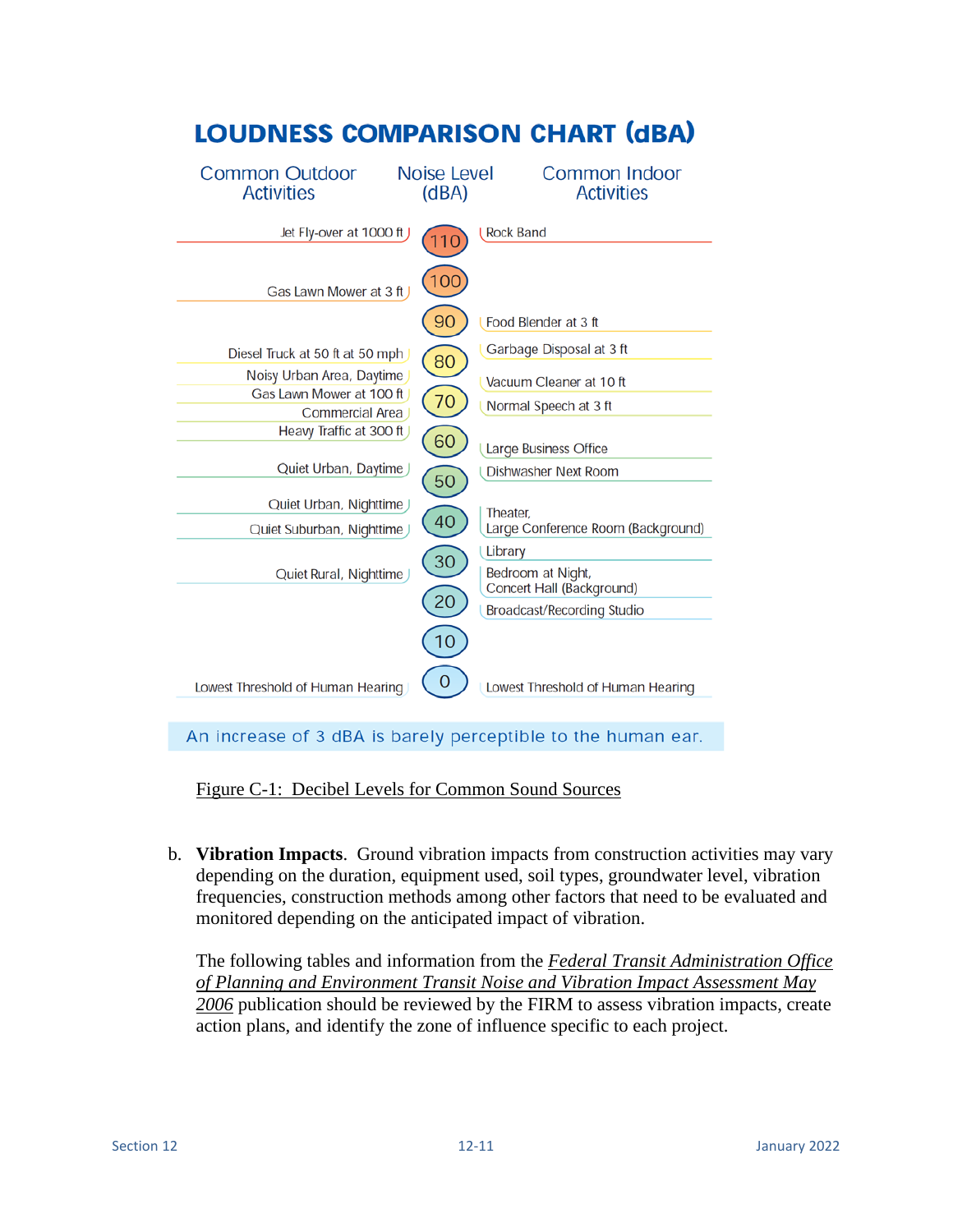### *12.2 CONSTRUCTION VIBRATION ASSESSMENT*

Construction activity can result in varying degrees of ground vibration, depending on the equipment and methods employed. Operation of construction equipment causes ground vibrations that spread through the ground and diminish in strength with distance. Buildings founded on the soil in the vicinity of the construction site respond to these vibrations, with varying results ranging from no perceptible effects at the lowest levels, low rumbling sounds and perceptible vibrations at moderate levels, and slight damage at the highest levels. As expressed previously in this chapter with respect to construction noise, the type of assessment – qualitative or quantitative – and the level of construction vibration analysis will be determined by factors related to the scale of the project and the sensitivity of the surrounding land use. A quantitative analysis should be conducted in cases where construction vibration may result in prolonged annoyance or building damage.

Ground vibrations from construction activities do not often reach the levels that can damage structures, but they can achieve the audible and feelable ranges in buildings very close to the site. A possible exception is the case of fragile buildings, many of them old, where special care must be taken to avoid damage. The construction vibration criteria include special consideration for such buildings. The construction activities that typically generate the most severe vibrations are blasting and impact pile driving.

In cases where prolonged annoyance or damage from construction vibrations are not expected, a qualitative assessment is appropriate. Such an assessment should include a description of the duration and the type of equipment to be used during the construction, with an explanation of how the ground- borne vibration will be maintained at an acceptable level. For example, if the equipment is of the type that generates little or no ground vibration – air compressors, light trucks, hydraulic loaders, etc. – a simple explanation is sufficient and no quantitative analysis is necessary.

### *12.2.1 Quantitative Construction Vibration Assessment Methods*

Construction vibration should be assessed quantitatively in cases where there is significant potential for impact from construction activities. Such activities include blasting, pile-driving, vibratory compaction, demolition, and drilling or excavation in close proximity to sensitive structures. The recommended procedure for estimating vibration impact from construction activities is as follows:

### *DamageAssessment*

- Select the equipment and associated vibration source levels at a reference distance of 25 feet from Table 12-2.
- Make the propagation adjustment according to the following formula (this formula is based on point sources with normal propagation conditions):

 $PPV_{\text{equiv}} = PPV_{\text{ref}}$  x  $(25/D)^{1.5}$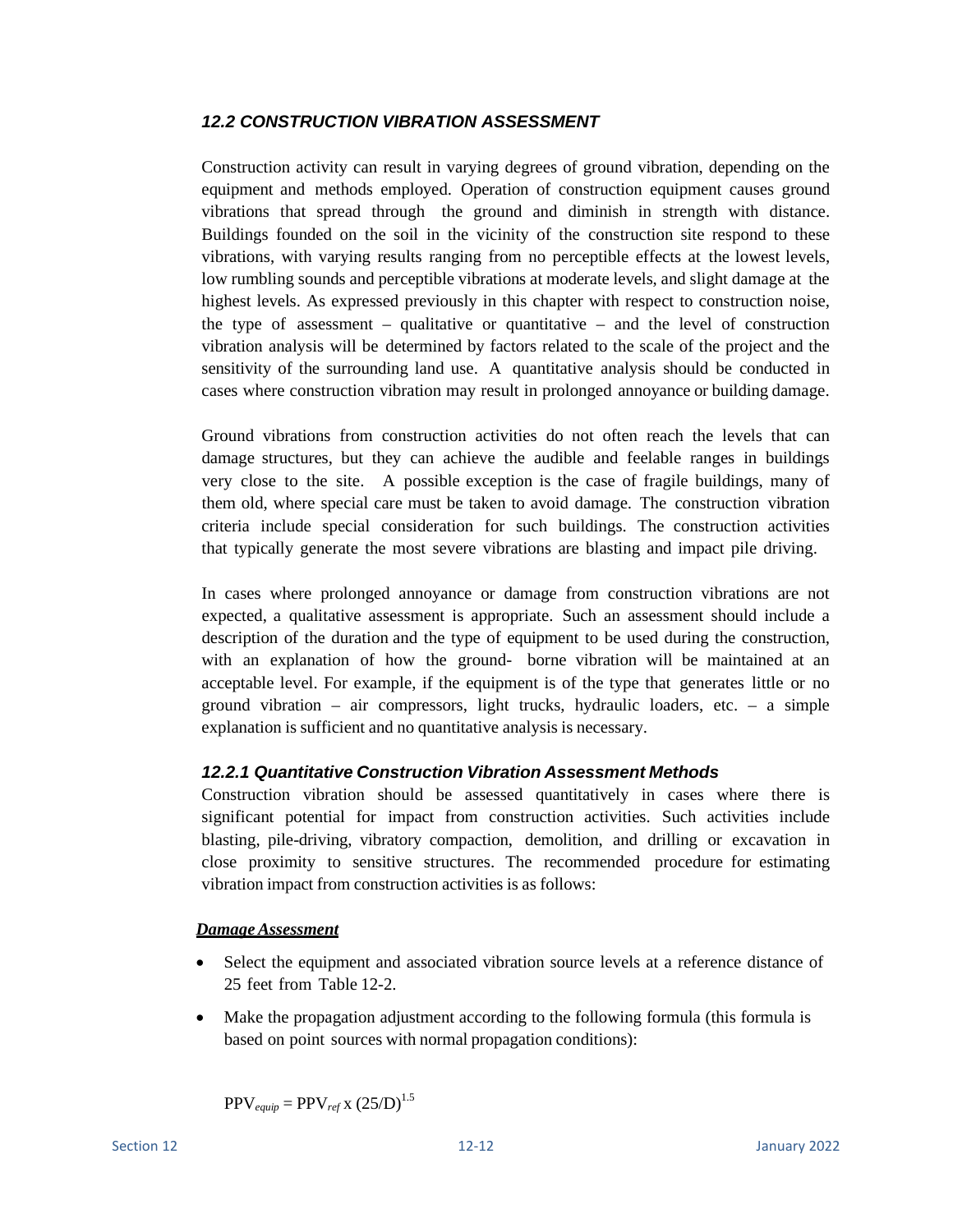where: PPV (equip) is the peak particle velocity in in/sec of the equipment adjusted for distance

PPV (ref) is the reference vibration level in in/sec at 25 feet from

Table 12-2.

D is the distance from the equipment to the receiver.

• Apply the vibration damage criteria from Table 12-3.

### *Annoyance Assessment*

• If desired for consideration of annoyance or interference with vibration-sensitive activities, estimate the vibration level Lv at any distance D from the following equation and apply the vibration impact criteria for General Assessment in Chapter 8 for vibration-sensitive sites:

 $L_v(D) = L_v(25 \text{ ft}) - 30\log(D/25)$ 

## *12.2.2 Vibration Source Levels from Construction Equipment*

Ground-borne vibration related to human annoyance is generally related to root mean square (rms) velocity levels expressed in VdB. However, a major concern with regard to construction vibration is building damage. Consequently, construction vibration is generally assessed in terms of peak particle velocity (PPV), as defined in Chapter 7.1.2. The relationship of PPV to rms velocity is expressed in terms of the "crest factor," defined as the ratio of the PPV amplitude to the rms amplitude. Peak particle velocity is typically a factor of 1.7 to 6 times greater than rms vibration velocity.

Various types of construction equipment have been measured under a wide variety of construction activities with an average of source levels reported in terms of velocity as shown in Table 12-2. In this table, a crest factor of 4 (representing a PPV-rms difference of 12 VdB) has been used to calculate the approximate rms vibration velocity levels from the PPV values. Although the table gives one level for each piece of equipment, it should be noted that there is a considerable variation in reported ground vibration levels from construction activities. The data provide a reasonable estimate for a wide range of soil conditions.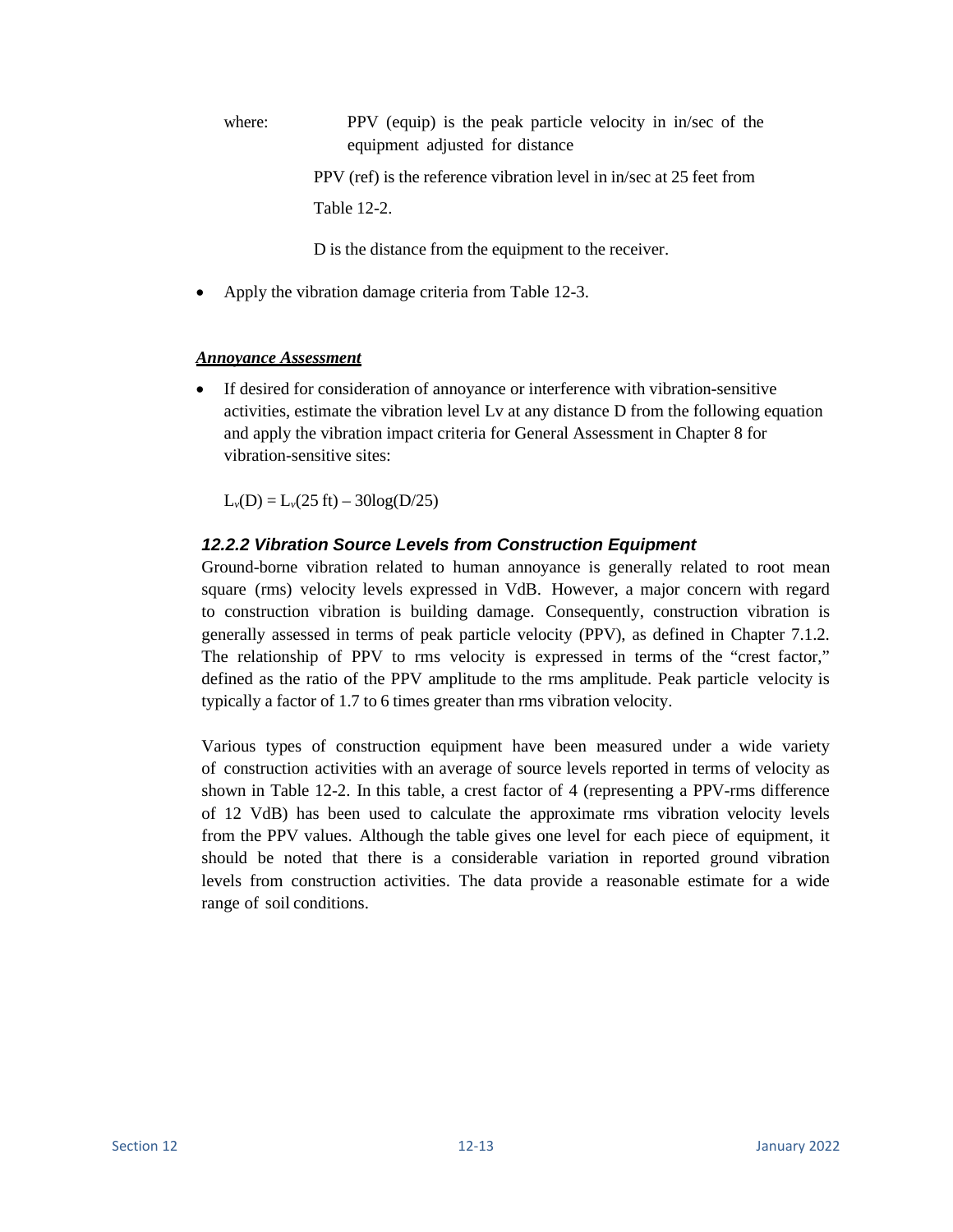| Table 12-2. Vibration Source Levels for Construction Equipment<br>(From measured data. $^{(7,8,9,10)}$ ) |             |                                    |                                            |  |
|----------------------------------------------------------------------------------------------------------|-------------|------------------------------------|--------------------------------------------|--|
| <b>Equipment</b>                                                                                         |             | 25<br><b>PPV</b><br>at<br>(in/sec) | ft Approximate<br>$L_v^{\dagger}$ at 25 ft |  |
| Pile Driver (impact)                                                                                     | upper range | 1.518                              | 112                                        |  |
|                                                                                                          | Typical     | 0.644                              | 104                                        |  |
| Pile Driver (sonic)                                                                                      | upper range | 0.734                              | 105                                        |  |
|                                                                                                          | Typical     | 0.170                              | 93                                         |  |
| Clam shovel drop (slurry wall)                                                                           |             | 0.202                              | 94                                         |  |
|                                                                                                          | in soil     | 0.008                              | 66                                         |  |
| Hydromill (slurry wall)                                                                                  | in rock     | 0.017                              | 75                                         |  |
| Vibratory Roller                                                                                         |             | 0.210                              | 94                                         |  |
| Hoe Ram                                                                                                  |             | 0.089                              | 87                                         |  |
| Large bulldozer                                                                                          |             | 0.089                              | 87                                         |  |
| Caisson drilling                                                                                         |             | 0.089                              | 87                                         |  |
| Loaded trucks                                                                                            |             | 0.076                              | 86                                         |  |
| Jackhammer                                                                                               |             | 0.035                              | 79                                         |  |
| Small bulldozer                                                                                          |             | 0.003                              | 58                                         |  |
| Ť<br>RMS velocity in decibels (VdB) re 1 micro-inch/second                                               |             |                                    |                                            |  |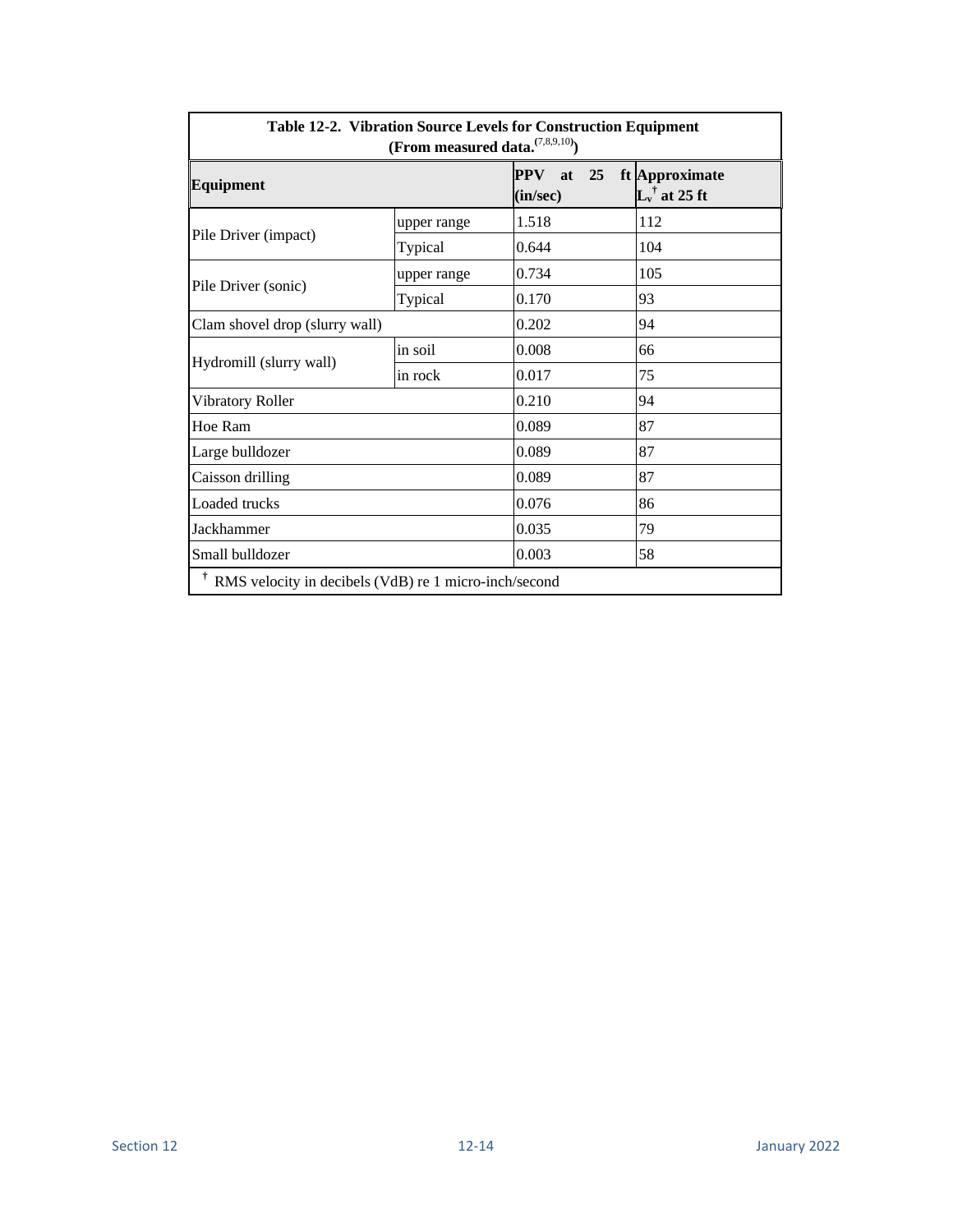The following diagram provides a relationship between vibration sources and likely impacts from the vibrations they generate.

|                                                       |                                                                                       | <b>TYPICAL VIBRATION SOURCES</b>      |                                                                                  |                                                                      | <b>EFFECTS OF VIBRATION</b>                            |                                                           |                |
|-------------------------------------------------------|---------------------------------------------------------------------------------------|---------------------------------------|----------------------------------------------------------------------------------|----------------------------------------------------------------------|--------------------------------------------------------|-----------------------------------------------------------|----------------|
| <b>Peak Ground</b><br><b>Velocity (in/sec)</b><br>100 | <b>Transportation</b><br><b>Sources</b>                                               | <b>Construction</b><br><b>Sources</b> | <b>Natural</b><br><b>Sources</b>                                                 | <b>Structural</b><br><b>Damages</b>                                  | Human<br><b>Perception</b>                             | <b>People and</b><br><b>Equipment</b><br><b>Tolerance</b> |                |
| 10                                                    |                                                                                       |                                       | San Francisco, CA<br>Earthquake 4/18/06<br>Santa Cruz, CA<br>Earthquake 10/17/89 |                                                                      | Intolerable                                            |                                                           |                |
|                                                       |                                                                                       | <b>Blasting at 50 ft.</b>             | Coalinga, CA<br>Earthquake 5/2/83                                                | - Structural Damage<br><b>Minor Damage</b><br><b>Low Probability</b> | <b>Extremely Unpleasant</b>                            | <b>Human Exposure</b><br>1 Minute -<br>1 Hours            | <b>ISO</b>     |
| 1.0                                                   |                                                                                       |                                       | - Typical Moonguake                                                              | of Damage                                                            | <b>Very Unpleasant</b>                                 | 8 Hours                                                   | 2631<br>Limits |
| 0.1                                                   |                                                                                       | - Pile Driving at 50 ft.              |                                                                                  | <b>Very Safe to</b><br><b>Buildings</b>                              | <b>Unpleasant</b>                                      | - 24 Hours                                                |                |
|                                                       | <b>Subway Train</b><br>(Measure above tunnel)                                         | <b>Truck or Dozer</b><br>at 50 ft.    |                                                                                  |                                                                      | <b>Strongly Noticeable</b><br><b>Easily Noticeable</b> | <b>Computers</b><br><b>Office</b>                         |                |
| 0.01                                                  | <b>Motor Vehicle Traffic</b><br>at 50 ft. on Rough<br><b>Roadway and</b>              | <b>Jackhammer</b><br>at 50 ft.        |                                                                                  |                                                                      | <b>Barely Perceptible</b>                              | <b>Residences</b>                                         |                |
| 0.001                                                 | <b>Elevated Highway</b><br><b>Motor Vehicle Traffic</b><br>at 50 ft. on Smooth        | <b>Blasting at 500 ft.</b>            | <b>Micro-Meteorite</b><br>Impacts at 50 ft.                                      |                                                                      | Imperceptible                                          | <b>Optical</b><br><b>Microscopes</b>                      |                |
| 0.0001                                                | <b>Roadway and</b><br>At-grade Highway<br>Truck at 200 ft. on<br><b>Rough Roadway</b> | <b>Pile Driving</b><br>at 500 ft.     |                                                                                  |                                                                      |                                                        | <b>Electron</b><br><b>Microscopes</b>                     |                |

## **Typical Vibration Sources and Sensitivities**

Figure C-2: Typical Vibration Sources and Sensitivities

c. **Dewatering Impacts on Ground and Structures Settlement**. Dewatering of deep construction trenches and excavation pits is a common practice for HRSD construction projects. The cone of depression for ground water removal with well point dewatering systems needs to be evaluated for possible settling impacts on ground movement, paved surfaces, buried utilities, buildings and other structures in close proximity to the construction zone. Common occurrences with groundwater dewatering are compaction of soils as water is removed resulting in soil movement and removal of fine soil particles along with the groundwater resulting in voids in the soil. The FIRM is to evaluate settlement abatement methods and materials, create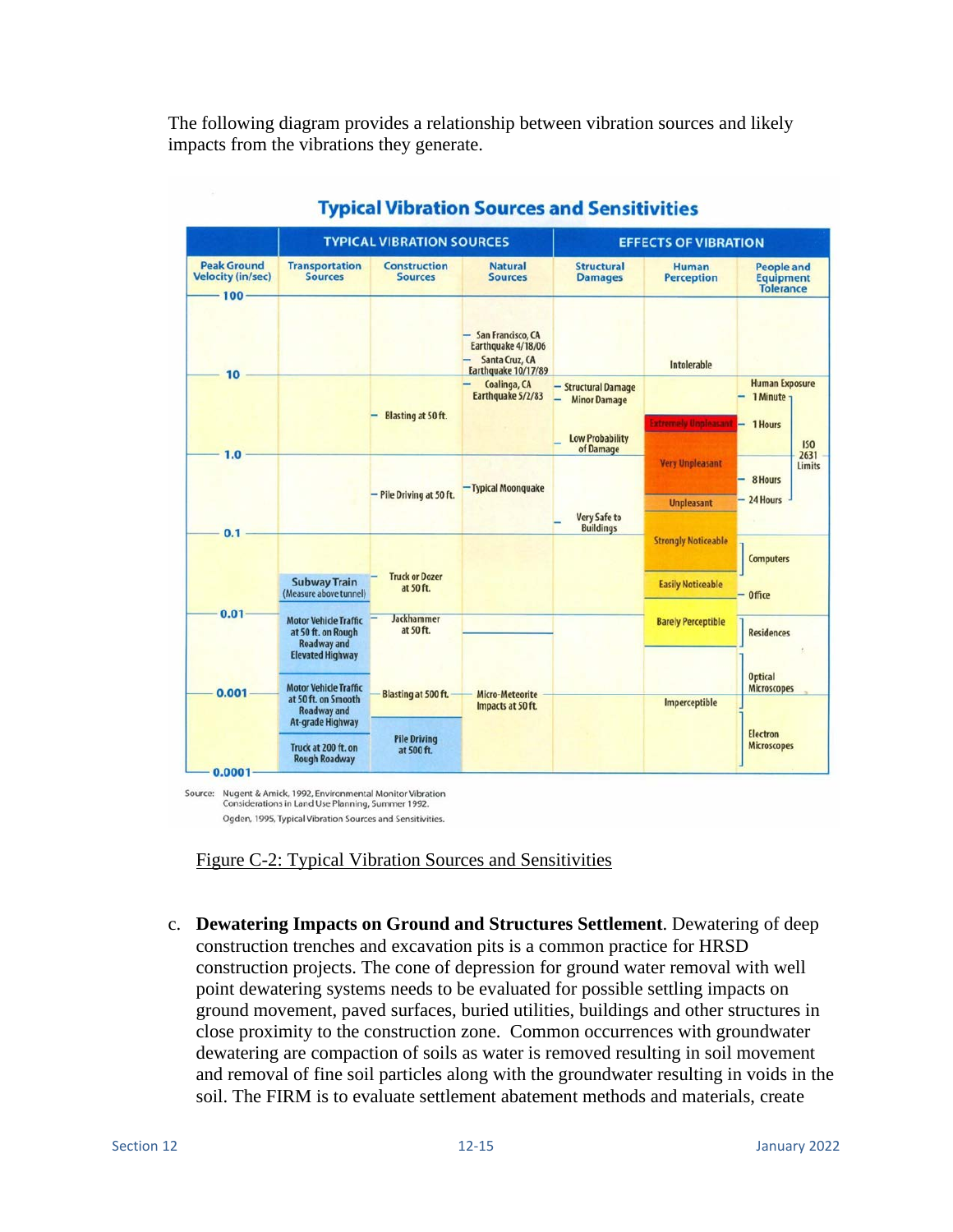action plans and identify the zone of influence specific to each project.

This following figure shows the results of groundwater modeling for a calculated withdrawal rate.



Figure C-3: Example of Impact Zone and Groundwater Elevations during Withdrawal

d. **Construction Impacts on Existing Topography, Hard Surfaces, Hydrology, and Construction Travel Routes.** The FIRM to document existing conditions and evaluate likely impacts on stormwater drainage, unpaved surfaces, paved surface, concrete driveways / sidewalks, vegetation / plantings from construction equipment and material storage within the construction zones. Consideration to be given to preventative and protective measures as practical to be incorporated into the construction Bid Documents. The FIRM to consider how the Contractor(s) will deliver materials to the construction area and storage sites and movement of construction equipment across paved and unpaved surfaces. The FIRM shall create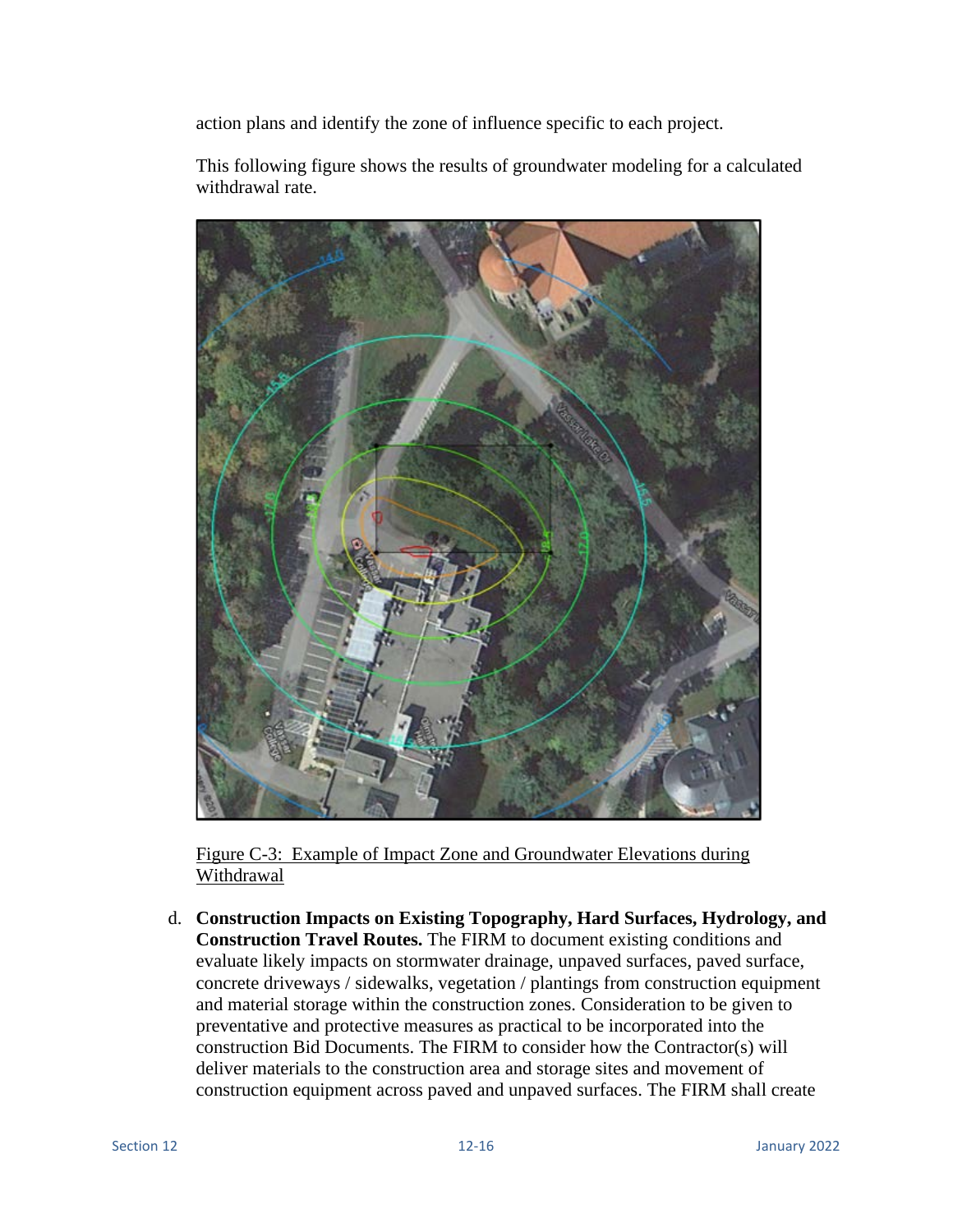action plans and identify the zone of influence specific to each project.

e. **Dust, Odor, and Other Emissions beyond Construction Zone.** Construction projects have the potential to generate numerous type and quantities of fugitive emissions. Some examples of emission generating activities include site clearing; excavation and earthwork; stockpiles and storage mounds; demolition activities; spray painting; power washing; operating equipment exhausts, and site vehicular entrances and exits. The FIRM is to consider the types of construction equipment and activities within the construction zone and the potential of fugitive emissions from these sources and nuisance of these emissions. Determination of prevailing wind direction and proximity of buildings and/or sensitive receptors are to be made by the FIRM as part of this evaluation. Upon completion of these evaluations, if nuisance emissions are considered likely beyond the construction zone, then further investigations and abatement efforts are warranted. The FIRM shall create action plans and identify the zone of influence specific to each project.

## D. Stage 2 – Risk Mitigation Analysis and Bid Document Development for Contractor Actions.

1. Based upon the risk assessment of noise impacts emanating beyond the limits of the construction zone, the FIRM needs to take appropriate steps to mitigate these potential impacts. The following information from the *Federal Transit Administration Office of Planning and Environment Transit Noise and Vibration Impact Assessment May 2006* publication should be reviewed by the FIRM to mitigate noise influences and other action plans as recommended.

## *12.1.4 Mitigation of Construction Noise*

After using the above approaches to locate potential impacts from construction noise, the next step is to identify appropriate control measures. Three categories of noise control approaches, with examples, are given below:

- 1. *Design considerations and project layout:*
	- Construct noise barriers, such as temporary walls or piles of excavated material, between noisy activities and noise-sensitive receivers.
	- Re-route truck traffic away from residential streets, if possible. Select streets with fewest homes if no alternatives are available.
	- Site equipment on the construction lot as far away from noise-sensitive sites as possible.
	- Construct walled enclosures around especially noisy activities or clusters of noisy equipment. For example, shields can be used around pavement breakers and loaded vinyl curtains can be draped under elevated structures.
- 2. *Sequence of operations:*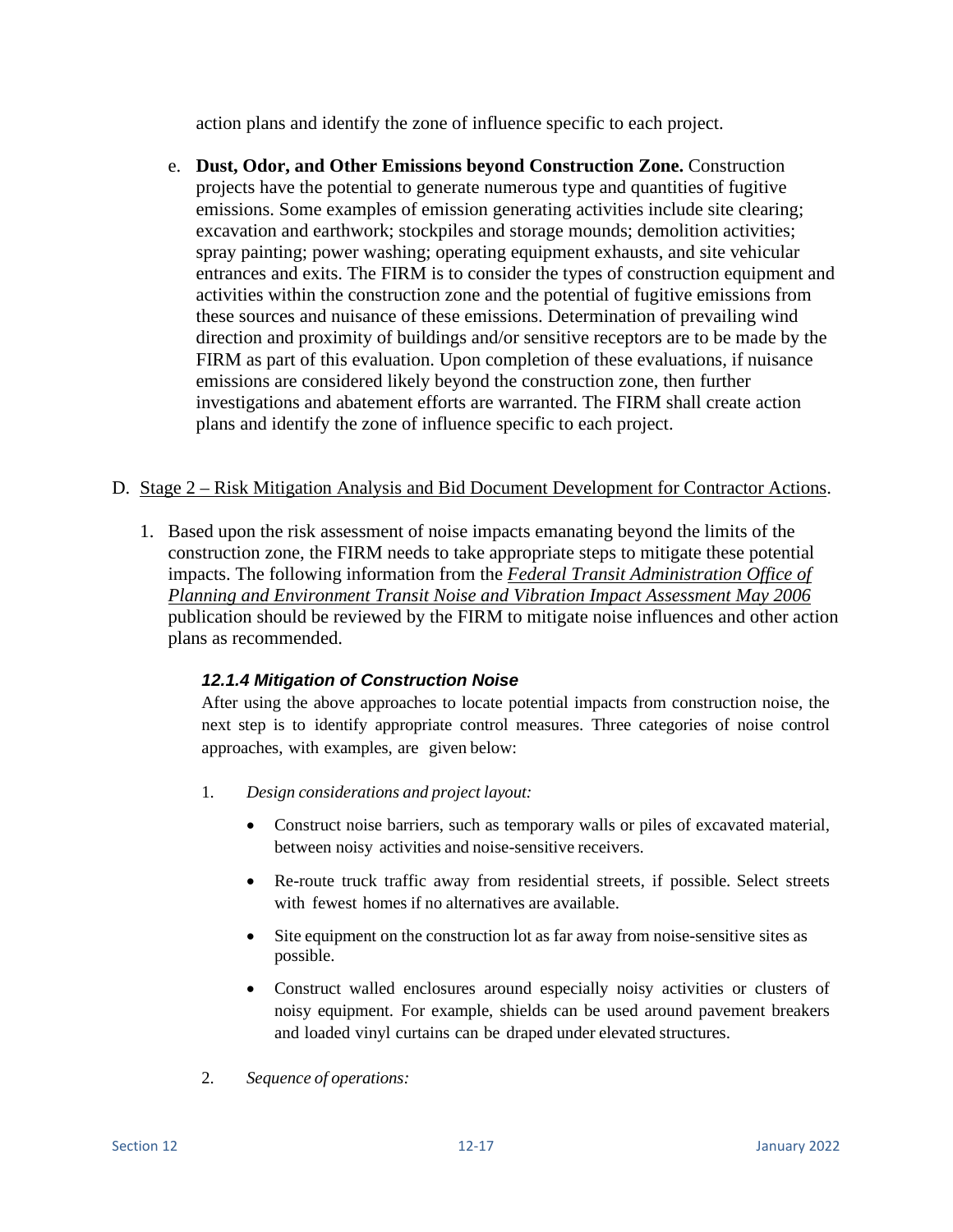- Combine noisy operations to occur in the same time period. The total noise level produced will not be significantly greater than the level produced if the operations were performed separately.
- Avoid nighttime activities. Sensitivity to noise increases during the nighttime hours in residential neighborhoods.

## *3. Alternative construction methods:*

- Avoid use of an impact pile driver where possible in noise-sensitive areas. Drilled piles or the use of a sonic or vibratory pile driver are quieter alternatives where the geological conditions permit their use.
- Use specially-quieted equipment, such as quieted and enclosed air compressors and properly- working mufflers on all engines.
- Select quieter demolition methods, where possible. For example, sawing bridge decks into sections that can be loaded onto trucks results in lower cumulative noise levels than impact demolition by pavement breakers.

If possible, the environmental impact assessment should include descriptions of how each impacted location will be treated with one or more mitigation measures. However, with a large, complex project, the information available during the preliminary engineering phase may not allow final decisions to be made on all specific mitigation measures. In such cases, it is appropriate to describe and commit to a mitigation plan that will be developed during final design. The objective of the plan should be to minimize construction noise using all reasonable (i.e., cost vs. benefit) and feasible (i.e., physically achievable) means available. Components of the plan may include some or all of the following provisions which would be specified in construction contracts:

- *Equipment noise emission limits*. These are absolute noise limits applied to generic classes of equipment at a reference distance (typically 50 feet). The limits should be set no higher than what is reasonably achievable for well-maintained equipment with effective mufflers. Lower limits that require source noise control may be appropriate for certain equipment when needed to minimize community noise impact, if reasonable and feasible. Provisions could also be included to require equipment noise certification testing prior to use on site.
- *Lot-line construction noise limits*. These are noise limits that apply at the lot line of specific noise- sensitive properties. The limits are typically specified in terms of both noise exposure (usually Leq over a 20-30 minute period) and maximum noise level. They should be based on local noise ordinances, if applicable, as well as preconstruction baseline noise levels; limits that are 3-5 decibels above the baseline are often used.
- *Operational and/or equipment restrictions*. It may be necessary to prohibit or restrict certain construction equipment and activities near residential areas during nighttime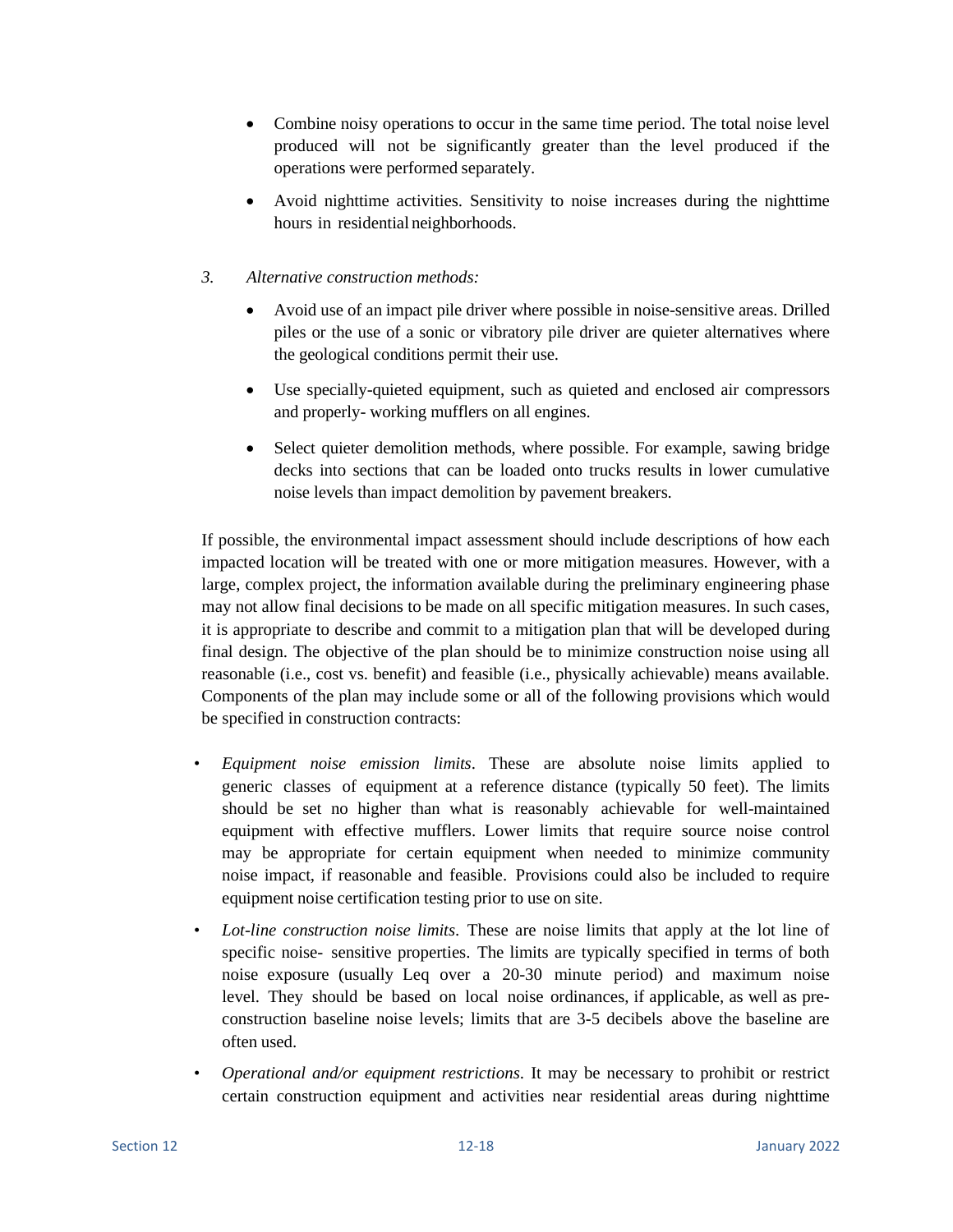hours. This is particularly true for activities that generate tonal, impulsive or repetitive sounds, such as back-up alarms, hoe ram demolition and pile driving.

- *Noise abatement requirements*. In some cases specifications may be provided for particular noise control treatments, based on the results of the design analysis and/or prior commitments made to the public by civic authorities. An example would be the requirement for a temporary noise barrier to shield a particular community area from noisy construction activities.
- *Noise monitoring plan requirement*s. Plans can be developed for pre-project noise monitoring to establish baseline noise levels at sensitive locations, as well as for periodic equipment and lot-line noise monitoring during the construction period. The plan should outline the measurement and reporting methods that will be used to demonstrate compliance with the project noise limits.
- *Noise control plan requirements*. For major construction projects, specifications have required the preparation and submission of noise control plans on a periodic basis (e.g., every six months). These plans should predict the construction noise at noise-sensitive receptor locations based on the proposed construction equipment and methods. If the analysis predicts that the specified noise limits will be exceeded, the plan should specify the mitigation measures that will be applied and should demonstrate the expected noise reductions these measures will achieve. The objective of this proactive approach is to minimize the likelihood of community noise complaints by ensuring that any necessary mitigation measures are included in the construction plans.
- *Compliance enforcement program*. If construction noise is a significant issue in the community, it is important that a program be put in place to monitor contractor compliance with the noise control specifications and mitigation plan. It is best that this function be performed by a construction management team on behalf of the public agency.
- *Public information and complaint response procedures*. To maintain positive community relations, the public should be kept informed about the construction plans and efforts to minimize noise, and procedures should be established for prompt response and corrective action with regard to noise complaints during construction.

Most of these provisions are appropriate for very large projects where construction activity will continue for many months, if not years. References 4 and 5 contain details on dealing with construction noise on major transportation projects.<sup>(5,6)</sup>

2. Based upon the risk assessment of vibration impacts emanating beyond the limits of the construction zone, the FIRM needs to take appropriate steps to mitigate these potential impacts. The following information from the *Federal Transit Administration Office of Planning and Environment Transit Noise and Vibration Impact Assessment May 2006* publication should be reviewed by the FIRM to mitigate vibration influences and other action plans as recommended. The FIRM is to collaborate with HRSD to identify and determine the level of preconstruction surveys of properties, buildings, and structures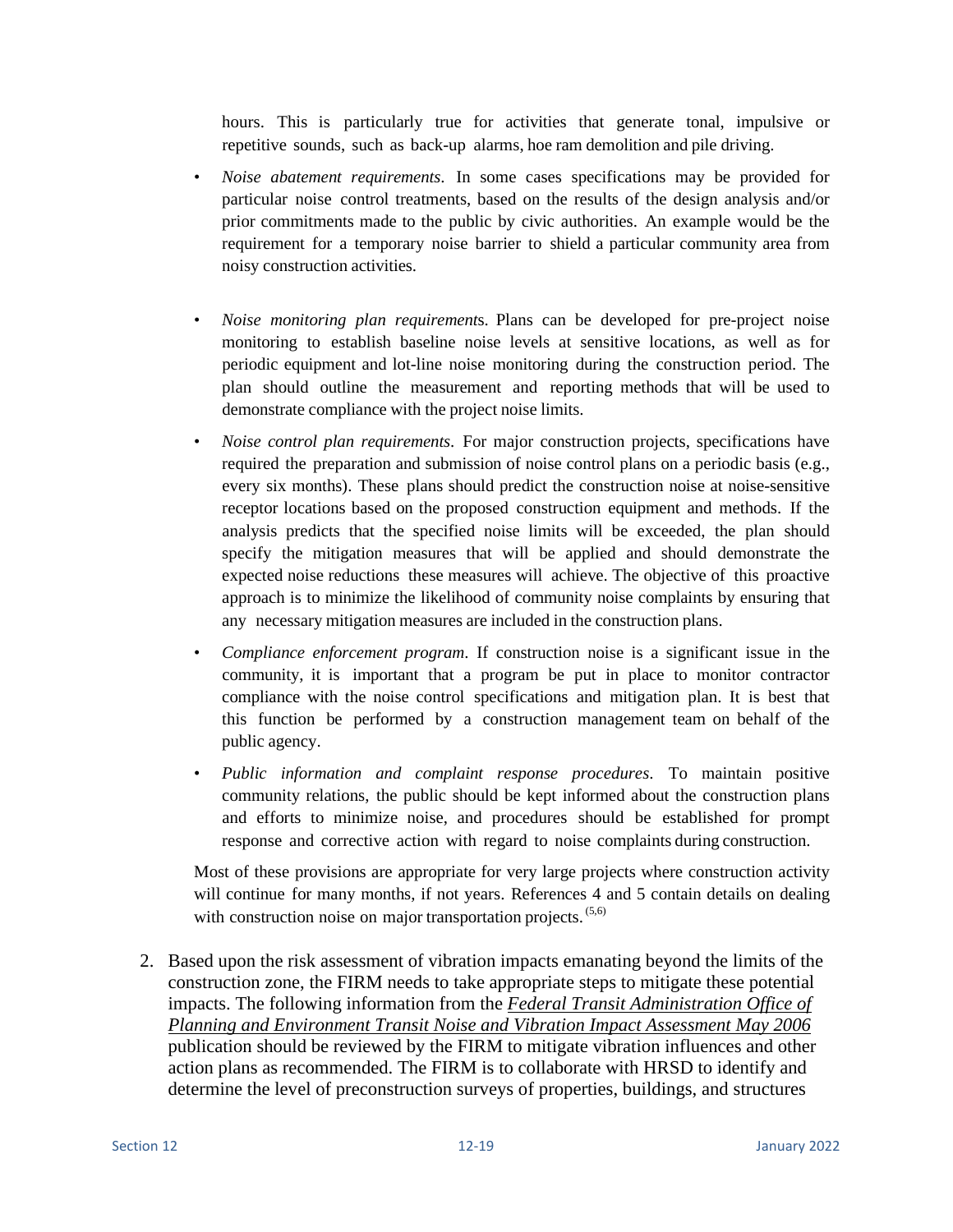with the potential to be impacted by construction vibrations.

## *12.2.3 Construction Vibration Mitigation*

After using the above methods to locate potential human impacts or building damage from construction vibrations, the next step is to identify control measures. Similar to the approach for construction noise, mitigation of construction vibration requires consideration of equipment location and processes, as follows:

### 1. *Design considerations and project layout:*

- Route heavily-loaded trucks away from residential streets, if possible. Select streets with fewest homes if no alternatives are available.
- Operate earth-moving equipment on the construction lot as far away from vibration-sensitive sites as possible.
- 2. *Sequence of operations:*
	- Phase demolition, earth-moving and ground-impacting operations so as not to occur in the same time period. Unlike noise, the total vibration level produced could be significantly less when each vibration source operates separately.
	- Avoid nighttime activities. People are more aware of vibration in their homes during the nighttime hours.
- *3. Alternative construction methods:*
	- Avoid impact pile driving where possible in vibration-sensitive areas. Drilled piles or the use of a sonic or vibratory pile driver causes lower vibration levels where the geological conditions permit their use (however, see cautionary note below).
	- Select demolition methods not involving impact, where possible. For example, sawing bridge decks into sections that can be loaded onto trucks results in lower vibration levels than impact demolition by pavement breakers, and milling generates lower vibration levels than excavation using clam shell or chisel drops.
	- Avoid vibratory rollers and packers near sensitive areas.

Pile-driving is one of the greatest sources of vibration associated with equipment used during construction of a project. The source levels in Table 12-2 indicate that sonic pile drivers may provide substantial reduction of vibration levels. However, there are some additional vibration effects of sonic pile drivers that may limit their use in sensitive locations. A sonic pile driver operates by continuously shaking the pile at a fixed frequency, literally vibrating it into the ground. Vibratory pile drivers operate on the same principle, but at a different frequency. However, continuous operation at a fixed frequency may be more noticeable to nearby residents, even at lower vibration levels. Furthermore, the steady-state excitation of the ground may induce a growth in the resonant response of building components. Resonant response may be unacceptable in cases of fragile buildings or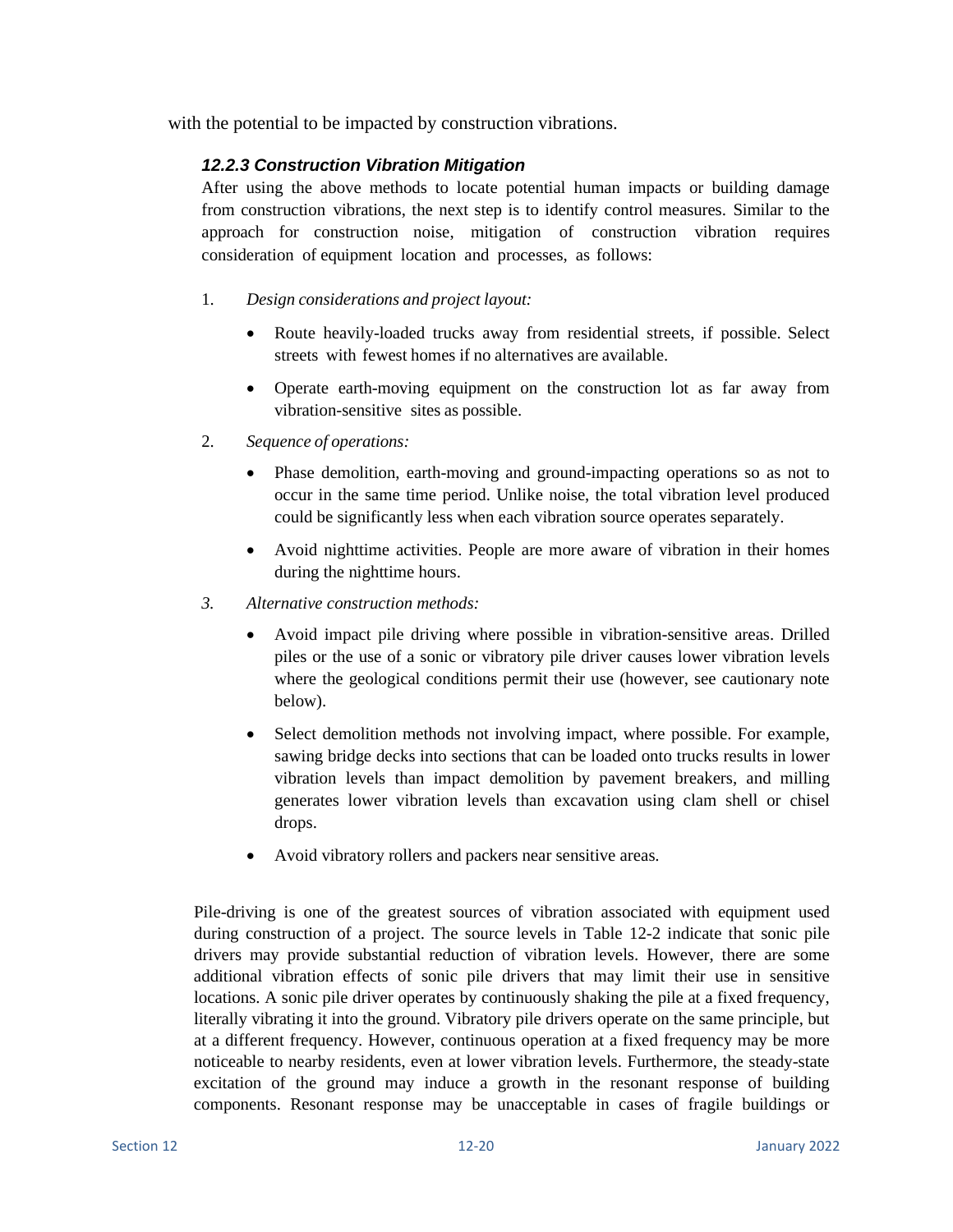vibration-sensitive manufacturing processes. Impact pile drivers, on the other hand, produce a high vibration level for a short time (0.2 seconds) with sufficient time between impacts to allow any resonant response to decay.

As with construction noise, in many cases the information available during the preliminary engineering phase will not be sufficient to define specific construction vibration mitigation measures. In such cases, it is appropriate to describe and commit to a mitigation plan that will be developed and implemented during the final design and construction phases of the project. The objective of the plan should be to minimize construction vibration damage using all reasonable and feasible means available. The plan should provide a procedure for establishing threshold and limiting vibration values for potentially affected structures based on an assessment of each structure's ability to withstand the loads and displacements due to construction vibrations. The plan should also include the development of a vibration monitoring plan during final design and the implementation of a compliance monitoring program during construction.

- 3. Based upon the risk assessment of dewatering impacts emanating beyond the limits of the construction zone, the FIRM needs to take appropriate steps to mitigate these potential impacts. The FIRM is to collaborate with HRSD to identify and determine the level of preconstruction surveys of properties, buildings, and structures with the potential to be impacted by construction dewatering.
- 4. Based upon the risk assessment of construction impacts to existing drainage, loss of trees / vegetation, damage to locality and/or private roads, the FIRM needs to take appropriate steps to mitigate these potential impacts and incorporate appropriate requirements for the Contractor within the Bid Documents. The FIRM is to collaborate with HRSD to identify and determine the level of preconstruction surveys within and outside of the construction zone.
- 5. Based upon the risk assessment of dust, odor and other fugitive emissions emanating beyond the limits of the construction zone, the FIRM needs to take appropriate steps to mitigate these potential impacts and incorporate appropriate requirements for the Contractor within the Bid Documents.

# E. Stage 3 – Specific Pre-Construction Field Surveys and Construction Activity Monitoring Programs

1. General Discussion – The following paragraphs detail communication, documentation, responsible parties, and action plans for site specific pre-construction condition assessments for public and private property and facilities, and construction activity monitoring in areas where a level of damage or nuisance is possible. These efforts are intended to follow best practices for protecting all parties from damage and nuisance related claims and occurrences. HRSD has developed templates and examples of various forms and recording logs that are included in this publication of *HRSD Design and*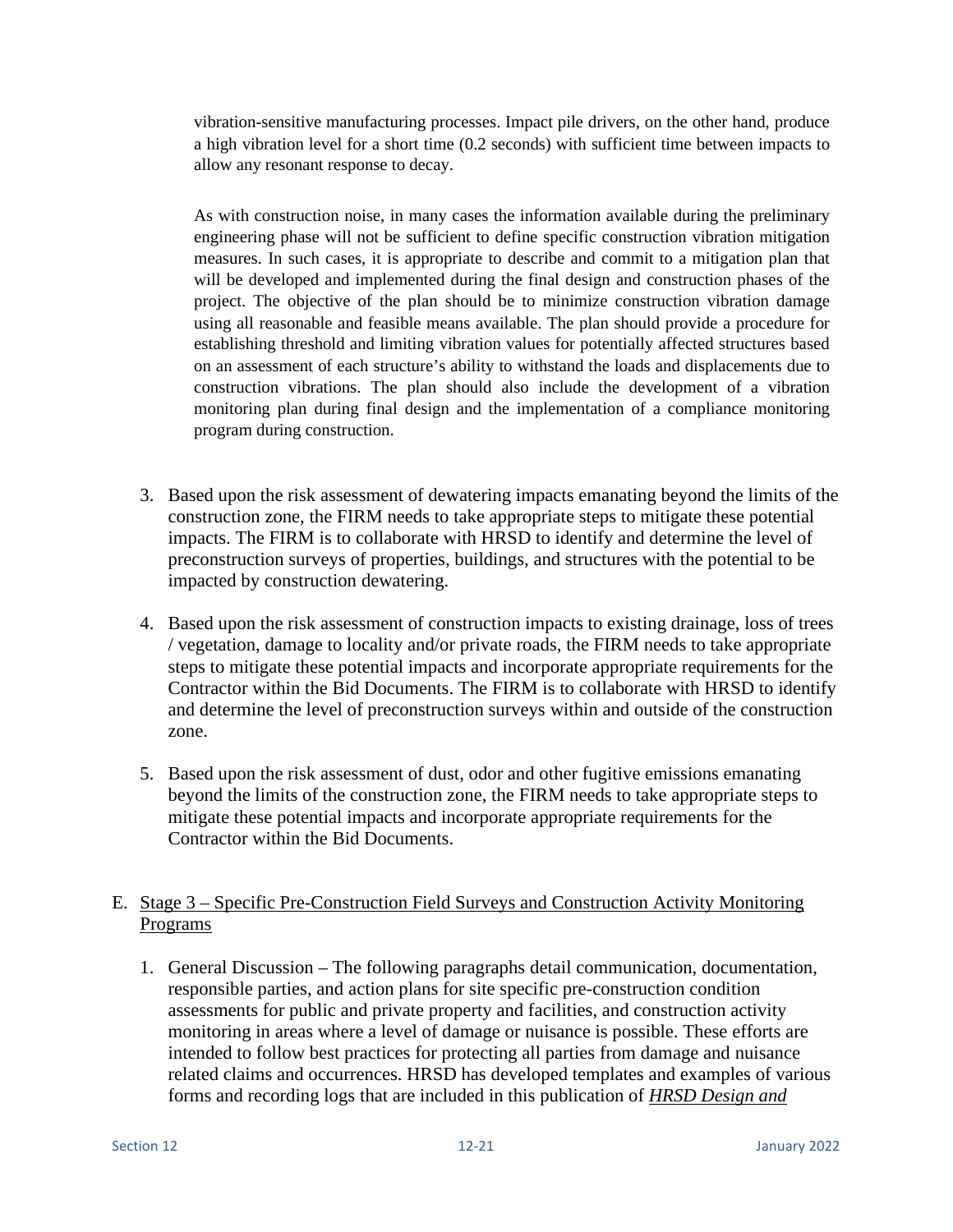## *Construction Standards*.

- 2. The FIRM shall perform the following services during the Pre-Construction Phase for all pipelines, pump stations, storage tanks, and similar projects. This effort is divided into two parts with the first part held in coordination with the Contractor and the second part conducted independently from the Contractor.
	- a. Part 1 Conduct a pre-construction condition assessment, with the Contractor's staff in attendance, after award of the construction contract and prior to any work beginning, to document the existing conditions of areas to be impacted by the work and adjacent areas which could be potentially impacted by the work. The purpose of this assessment is to provide a baseline condition on all properties documenting existing conditions prior to any construction services taking place. This effort should document the existing conditions of but not limited to: right of ways, utilities, storm drains and inlets, manholes, fire hydrants, telephone, power and light poles, medians, signage, pavement, curb and gutter, sidewalks, drainage, driveways and aprons, mailboxes, landscaping, adjacent structures, residences, commercial and industrial property and other areas to be used by the Contractor along the project alignment or in close proximity to the construction activities, within the zone of influence and any structure identified to be of significant importance (such as historical registry). Document the exterior and interior (if possible) of residences, commercial and industrial properties after obtaining the signed approval of the owner or owner's authorized agent for the property. Documentation should include detailed and identifiable video of all areas and structures within the areas identified above. Digital images of both areas in which existing deficiencies are observed and areas in fair condition shall be documented. The documentation shall also provide detailed comments to describe the location / area documented (i.e.  $1<sup>st</sup>$  floor, living room, right wall) and any observations (i.e. step crack 4mm width and 36-inch length). Review of past surveys will be coordinated with HRSD's Real Estate Manager for format information upon request (a small sample is included in the attachment portion of this section. Review the limits of the proposed pre-construction survey with HRSD's PM and Real Estate Manager prior to beginning these assessments. The FIRM shall coordinate the assessments with all parties ensuring they are completed 30 days prior to the Contractor entering the site. The FIRM shall provide a copy of this documentation to HRSD's PM and Real Estate Manager within one week of completing the field assessments for review and approval. Once approved, the FIRM will forward a copy to the Contractor for their use.
	- b. Part 2 Conduct a post rain event field reconnaissance as soon after the event as practically feasible. At a minimum, take photographs at each roadway intersection, all driveways, and a minimum of two pictures at the front of each property. Photograph all standing water areas within the construction limits. Digital photographs are to be labeled with the time and date taken. Photographs are also to be referenced to the construction plans to highlight the location and angle taken. Furnish digital images to the HRSD PM for review and approval. Capture video recordings along the construction limits including roadway intersections, all driveways and each property.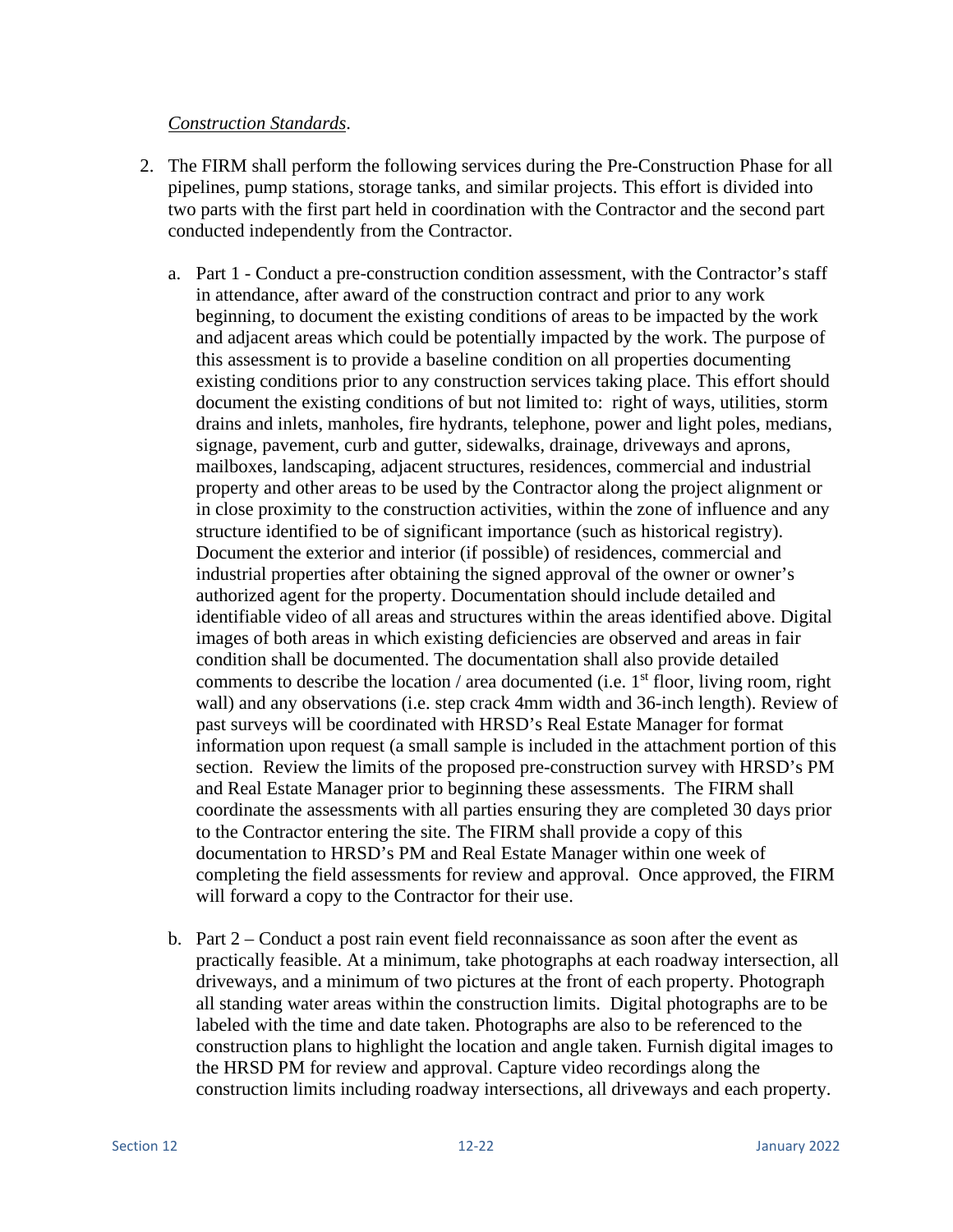Recorded audio on the video tracks shall call out highlighted observances either by property number of construction stationing. Furnish a DVD to the HRSD PM for review and approval.

- 3. The following are specific procedures associated with pre-construction condition assessment of private property buildings and facilities if warranted based upon the risk assessment.
	- a. The FIRM to incorporate into the Contract Documents the requirements and specifics of the pre-construction existing conditions assessment program for designated structures and locations.
	- b. Maintain the HRSD Approved Pre-Construction Conditions Assessment Communications and Contact Tracking Log, using HRSD's template to include each verified property owner and address contacted, method of contact, and number of contact attempts with dates to gain access permission. Three certified return receipt attempts for each property are the minimum standard.
	- c. Use HRSD's Approved Assessment of Pre-Existing Conditions Request Letters to gain permission to enter the property for this assessment
		- i. Letter to Business Template
			- i. To include Right to Access Property Form Template
		- ii. Letter to Private Property (residential) Template
			- i. To include Right to Access Property Form Template
	- d. Use HRSD's Right to Access Property form, have this document signed by the property owner or verifiable authorized agent, and provide a copy to property owner for their records prior to entering private property.
	- e. Provide video, still photographs and describe the particulars of each noted crack or defect. Included in the description should be the length and width of each crack.
		- i. Photographs and videos should be taken with a high pixel camera with "Exchange Image File Format" (EXIF) the date stamp should be present on all files.
		- ii. A ruler or other measurement device should be included in the photograph and video next to the observed crack or defect.
		- iii. Log the conditions using the HRSD approved Pre-Existing Condition Assessment – Report On-Site Form and gaining a signature from the property owner after completion.
	- f. Document via a sketch of each room of the building interior and/or exterior where a crack or defect is observed.
	- g. FIRM shall prepare an overall summary report of each property visited and provide to HRSD's Real Estate Manager for review. This process shall be completed and reviewed prior to the contractor entering the work site. \*Note – all documentation sent out to the public shall be approved by HRSD Communications Department prior to distribution or use. Coordinate this effort with both the Public Information Specialist and the Real Estate Manager.
- 4. The following are specific procedures associated with a vibration monitoring program if warranted based upon risk assessment.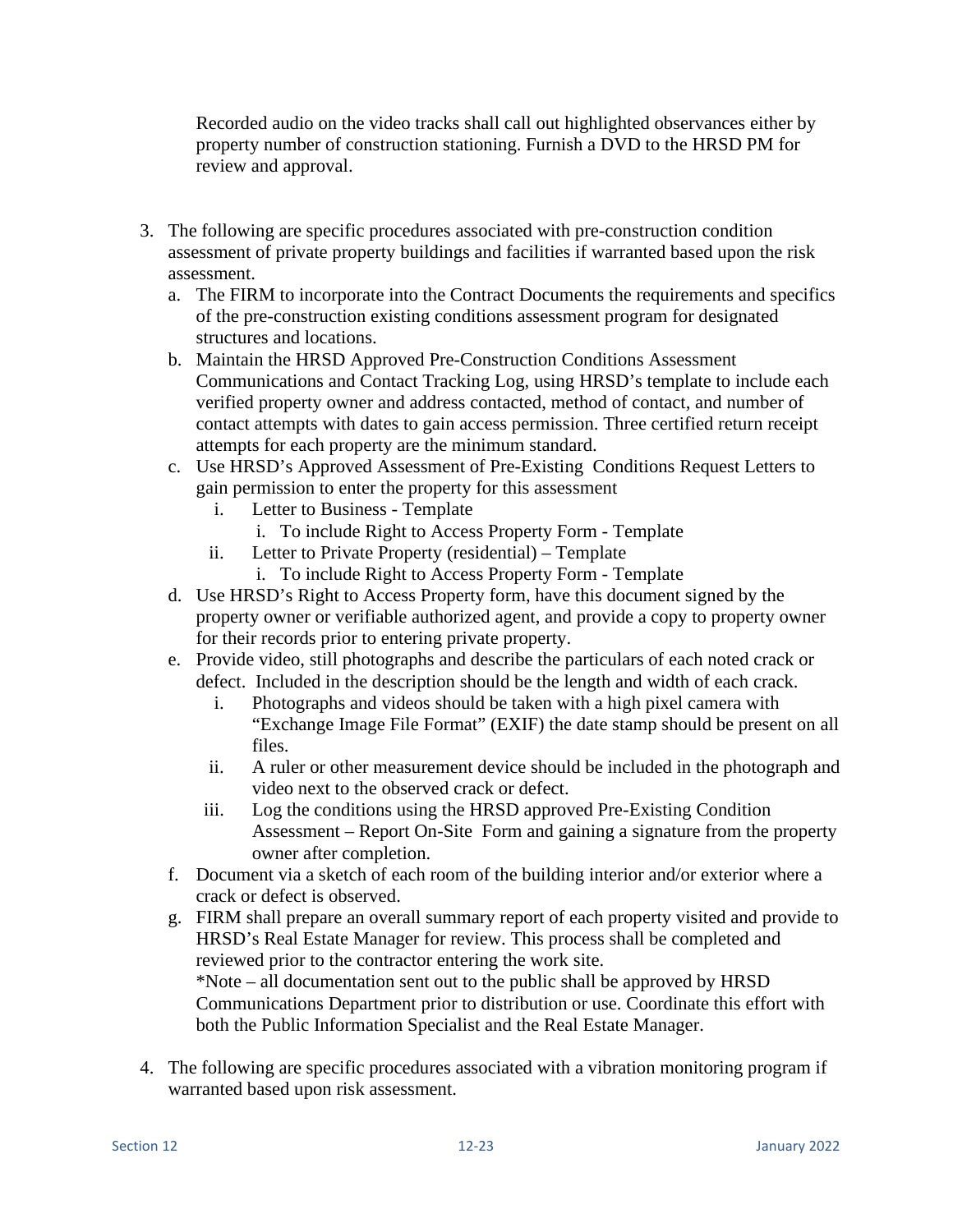- a. The FIRM to incorporate into the Contract Documents the technical requirements and specifics of a vibration monitoring program at designated locations.
- b. Specify peak particle velocity (PPV) thresholds for the individual structures to be monitored.
- c. Specify the calibration requirements for vibration monitors.
- d. Specify experience and qualification requirements for technician and firm performing the vibration monitoring program.
- e. Evaluate the use vibration monitors in tandem, placed a designated distance apart, for properties to be monitored.
- f. Verify vibration monitors are properly installed at the correct locations.
- g. Evaluate and specify amount of memory needed for each vibration monitor to capture data in the monitoring log for the date ranges required.
- h. Specify locations throughout the project extents for a vibration monitoring program.
- i. Based upon observations of cracks in buildings where pre-construction surveys were performed, evaluate and recommend a monitoring program for changes to these benchmark cracks during the construction period.
- j. Produce a document intended for educational use with the public, detailing the zone of influence, distance attenuation of ground vibrations and how it was determined, the levels of vibration (maximum peak velocity) recorded during the project and examples of what those levels equate to for the general public. This document could be used throughout the life of the project when discussing claims and concerns with property owners.
- 5. The following example of "Special Provision Language for Vibration Control and Monitoring" was found through Internet search (no accompanying Ownership reference available) and included in this section to provide insight for establishing various responsibilities and accountabilities for a construction related vibration program. The FIRM is to collaborate with HRSD to establish a vibration control and monitoring program specific to the construction project need.

## Sample Program *Special Provision Language for Vibration Control and Monitoring*

Vibration producing activities (such as blasting, pile driving, vibratory compaction, pavement breaking or operation of heavy construction equipment) are common in construction projects. Four levels of vibration control can be provided on a project, depending on things such as structure susceptibility to damage, proximity to vibration producing activities, local concerns, or district policy. The "levels" are defined as follows:

**Level 1** - No specific mention in contract of possible problems or controls. This is most common for minor or small quantities of pavement breaking or pile driving, when they are not in proximity to occupied structures or sensitive receptors.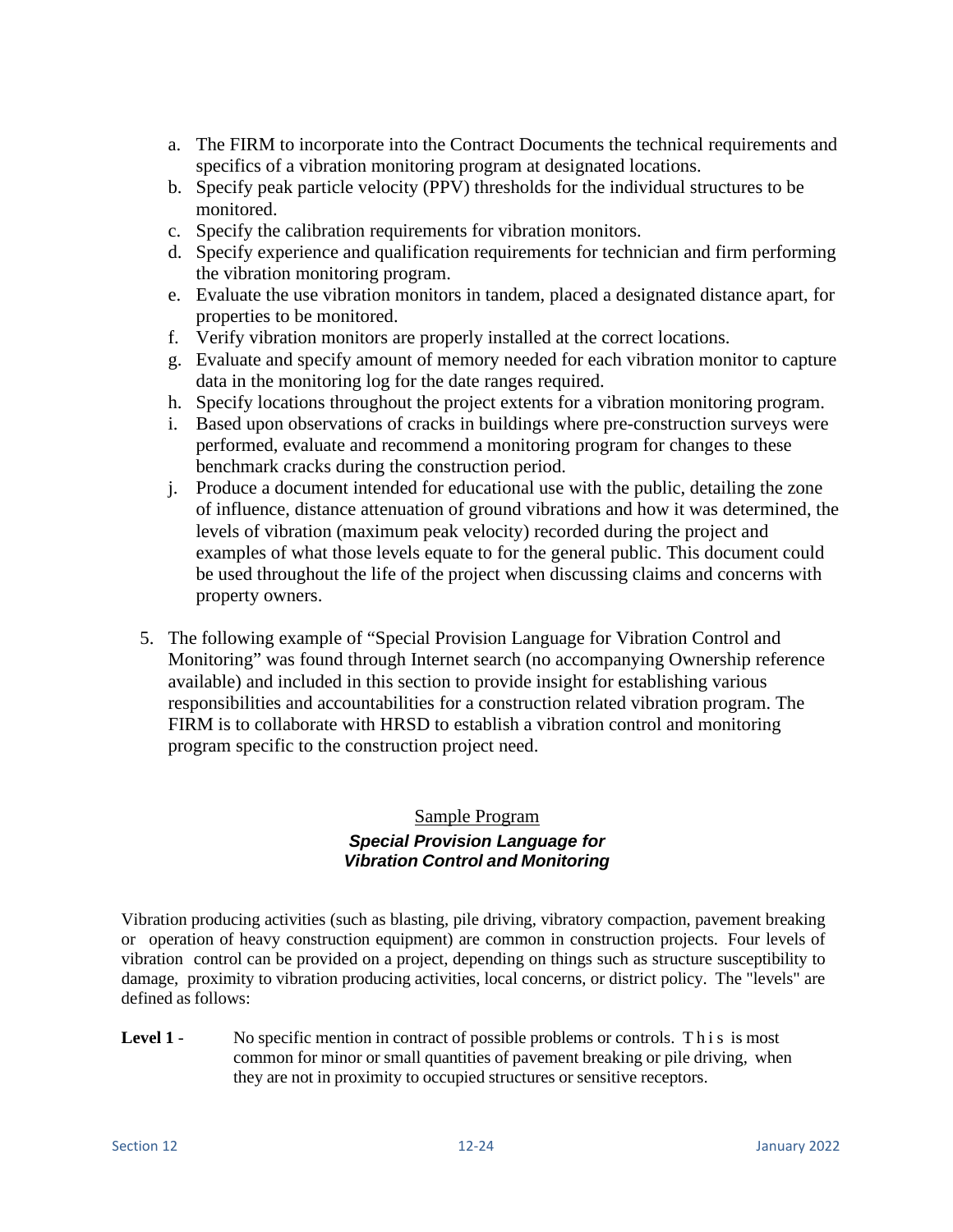- **Level 2** Alert contractor to possible problems by brief description in the special provisions. Vibration levels and monitoring are at the discretion of the contractor, and the contractor is responsible for all damage caused by his activities.
- **Level 3** Detail concerns and require the contractor to do a prescribed condition survey and to employ a qualified vibration specialist to establish a safe vibration level and monitor the vibrations. As an alternative, a vibration level may be set by the Owner. It may also be appropriate to use experienced based vibration criteria. The contractor is still responsible for any problems.
- **Level 4** Owner takes lead role and has consultant(s) do a damage susceptibility study to establish vibration control limits, and a preconstruction condition survey for each structure. The Owner also takes responsibility for vibration monitoring during construction to insure compliance with vibration control limits. At this level, the Owner assumes some responsibility for damage to structures if the established vibration limits are not exceeded by the contractor. The degree of responsibility depends on the vibration specification - most vibration specifications are aimed at avoiding structural damage, leaving the contractor responsible for any cosmetic damage (e.g. plaster cracks, broken windows, etc.) and keeping residents/occupants informed and "happy".

Examples of Level 2 through Level 4 specifications are given below. Each of these was produced for a specific project and need to be personalized or fine-tuned for other projects. There may be levels between those shown, but care must be taken to keep the specifications consistent, for example, it would be inconsistent to expect the contractor to take total responsibility for vibrations and then put a vibration specification in the contract.

## *Level 2*

### S- CONSTRUCTIONVIBRATIONS

Vibration producing activities (such as blasting, pile driving, vibratory compaction, pavement breaking or operation of heavy construction equipment) may be required for construction of this project. The Contractor is advised that structures are located close to the proposed work and that construction activities shall be conducted so as to preclude damage to these structures and undue annoyance to occupants. The Contractor shall be responsible for all damage caused by his activities.

## *Level 3*

### S- CONSTRUCTION CONTROLS AND MONITORING

Vibration producing activities (such as blasting, pile driving, vibratory compaction, pavement breaking or operation of heavy construction equipment may be required for construction of this project. The Contractor is advised that structures are located close to the proposed work and that construction activities shall be conducted so as to preclude damage to same. The Contractor shall be responsible for any damage caused by his activities.

At least 30 days prior to start of such work, the Contractor shall provide a plan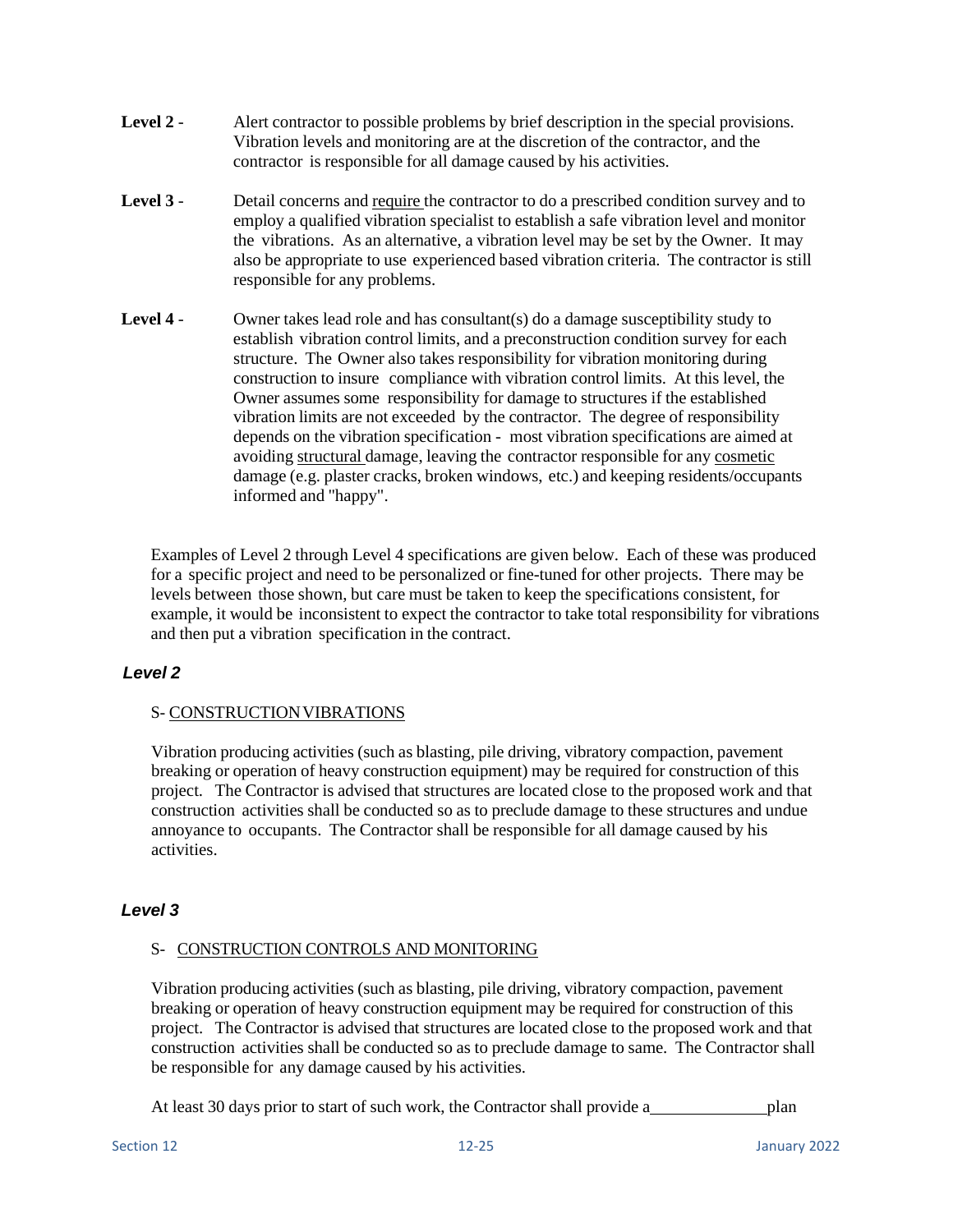(blasting, pile driving, etc.) plan to the Engineer, which shall include, but not be limited to the following: proposed construction method(s), vibration monitoring plans (including the format for reporting the vibration readings), anticipated vibration levels at the closest building(s), condition survey format, and public relations activities. A copy of all reports shall be provided to the Engineer.

### S- .1 Condition Survey

A preconstruction building Condition Survey shall be conducted by the Contractor on the\_\_\_ building(s), prior to the commencement of any vibration producing activity. (In lieu of naming the buildings, a radius of ft from the vibration producing activity can be used – this distance can be adjusted based on the type of activity and the sensitivity of the receptors.)

The survey will include documentation of interior sub-grade and above grade accessible walls, ceilings, floors, roof and visible exterior as viewed from the grade level. It will detail (by engineering sketches, video tape, photographs, and/or notes) any existing structural, cosmetic, plumbing or electrical damage. The survey will be conducted by a Professional Engineer, registered in the State of Virginia.

A report shall be issued that will summarize the pre-construction condition of the building(s) and will identify areas of concern, including potential personnel hazards (falling debris) and structural elements that may require support or repair.

Crack displacement monitoring gages will be installed as appropriate across any significant existing cracks to help verify any additional building distress if it should develop. The appropriate location, number, and type of gages will be established by the Contractor and/or the Project Engineer. The gages will be read prior to vibration producing activities, as well as during these activities. Data shall be obtained on a weekly basis for as long as vibrationproducing activities are being conducted. A report shall be submitted which summarizes the data. The Engineer shall be alerted if any significant movement is detected by the monitoring gages.

### S- .2 Vibration Controls

(Sound level limits should also be included for blasting projects)

The Contractor shall employ a qualified vibration specialist to establish a safe vibration level for the building(s). This specialist shall also supervise the Contractors vibrationmonitoring program. During all vibration producing activities, the Contractor shall monitor vibration levels at \_\_\_\_ building(s), and shall not exceed the safe level established to preclude damage to this structure(s).

The vibration monitoring equipment shall be capable of continuously recording the peak particle velocity and providing a permanent record of the entire vibration event. Copies of all vibration records and associated construction activity (blasting, pile driving, pavement breaking, etc.) data shall be provided to the Engineer in a format approved by the Engineer.

### S- .3 Public Relations

The Contractor shall maintain a complaint log and make this available to the Engineer on request. Occupants/owners of adjacent buildings shall be notified by the Contractor at least 2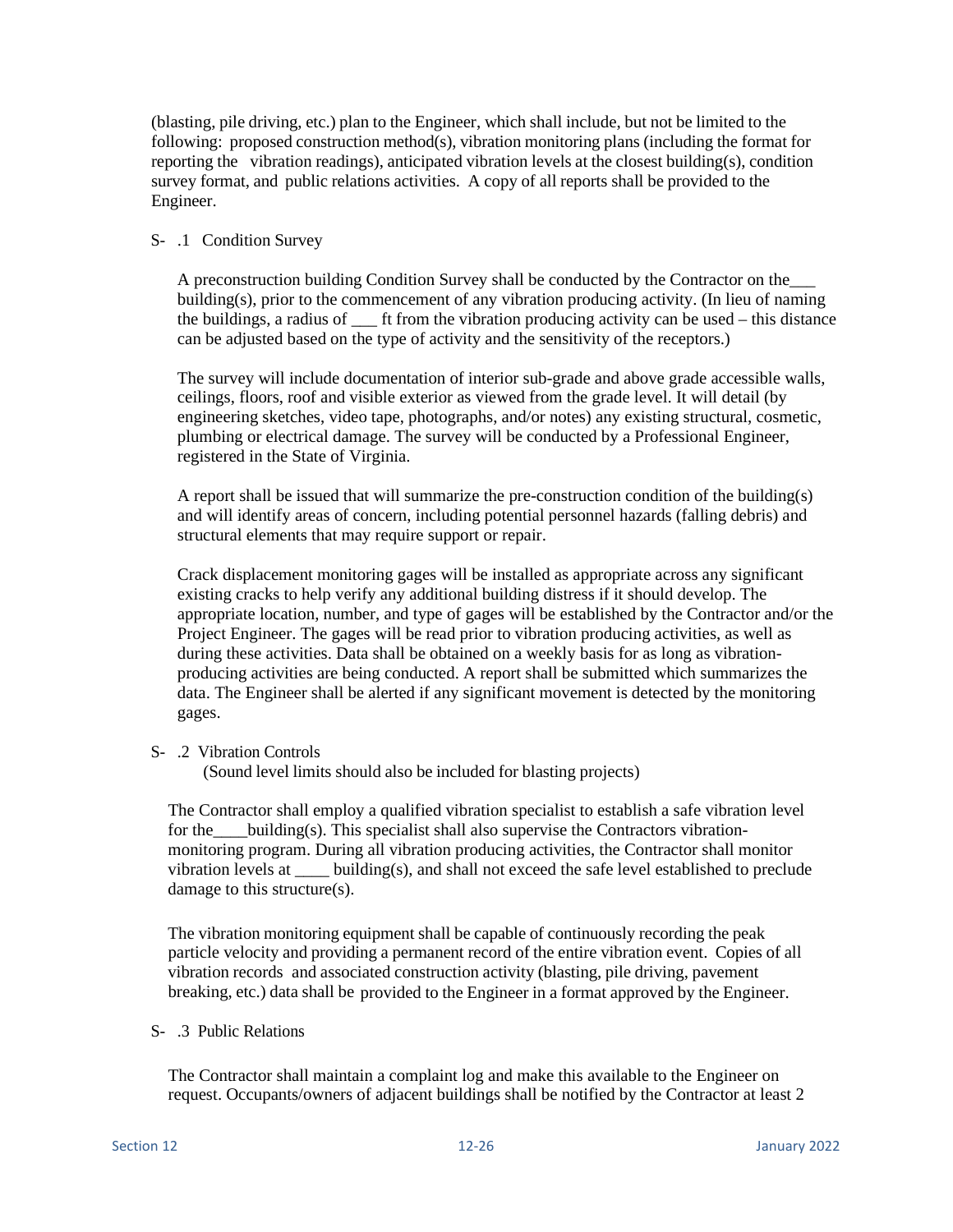weeks prior to commencement of any vibration producing activity that might affect the structure or inhabitants.

### *Level 4*

#### S- VIBRATION MONITORING AND CONTROL

The following provisions do not relieve the Contractor of any responsibility for damage caused by his operations, nor do they relieve the Contractor from compliance with all applicable federal, state, county and city codes relative to the use and storage of explosives. In the event that a conflict occurs between this specification and other codes, it shall be resolved by the Engineer.

#### S- .1 Susceptibility Study

A detailed document titled , has been prepared for Owner by (Name of consulting firm), and a copy of this report is available for inspection at (address & contact). This report includes an evaluation of buildings and structures in proximity to the project and an evaluation of their susceptibility to construction vibration damage. The vibration criteria for this project is based on this study.

#### S- .2 Condition Survey

A condition survey will be (or has been) performed for buildings in proximity to the project. This survey will document the existing exterior and interior conditions of these buildings.

The survey will include documentation of interior sub-grade and above grade accessible walls, ceilings, floors, roof, and visible exterior as viewed from the grade level. It will detail (by engineering sketches, video tape, photographs, and/or notes) the existing structural, cosmetic, plumbing and electrical damage, but will not necessarily be limited to areas in buildings showing existing damage.

Crack displacement monitoring gages will be installed as appropriate across any significant existing cracks to help verify any additional building distress, should it develop. The gages will be read prior to commencement of vibration producing activities, as well as during these activities. Results of this monitoring will be made available to the Contractor.

S- .3 Ground Vibration Controls

The following vibration control limits are applicable for all construction work, including but not limited to blasting, pile driving, compaction, ripping, and hauling activities.

The Contractor is advised that the ground vibration control limits defined herein may restrict his construction practices, and that he should consider these limitations in preparing his bid.

If the Contractor exceeds 80% of the ground vibration limit as given below, for any construction activity, he shall cease that activity and submit a report. The report shall give the construction parameter data and include a proposal for corrective action necessary to ensure that the specified limit is not exceeded for future activities. This report shall be submitted to the Engineer, and his permission must be obtained prior to the continuation, or beginning of any future vibration producing construction activities.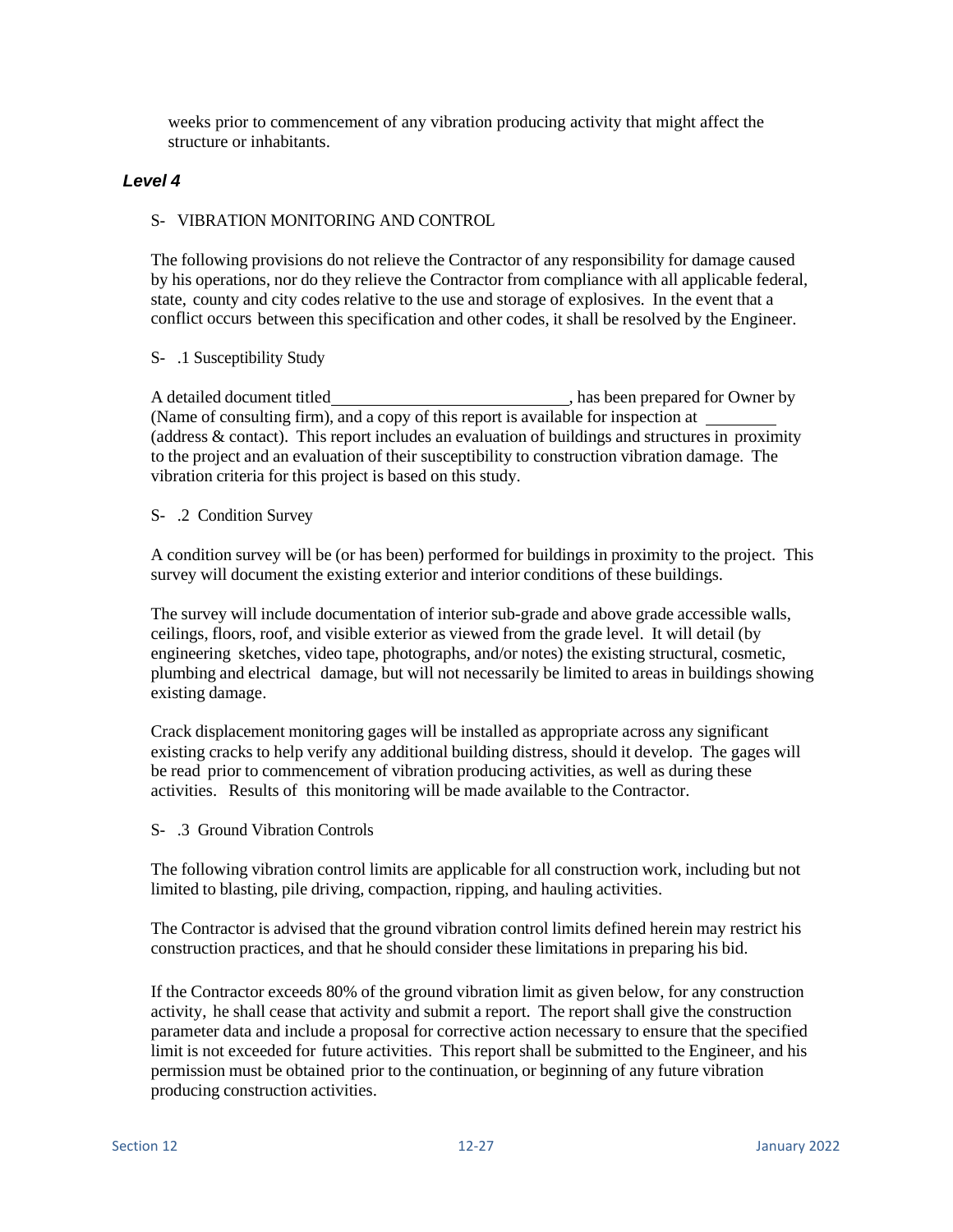If the Contractor exceeds the ground vibration limit for any construction activity, the Engineer will direct that all activities related to those causing the vibration be stopped. The Contractor shall submit to the Engineer a report giving the construction parameter data and include the proposed corrective action for future construction events. In order to proceed with any further vibration producing activities, written permission must be obtained from the Engineer.

#### A. Definitions

The following definitions shall apply to the vibration controls:

Peak particle displacement - the peak particle displacement is the maximum movement induced by the vibration. The displacement amplitudes are in units of mils (0.001 inch) zero to peak amplitude.

Peak particle velocity - The peak particle velocity is the maximum rate of change with respect to time of the particle displacement. The velocity amplitudes are in units of inches per second (ips), zero to peak amplitude.

Frequency - The frequency of the vibration is the number of oscillations which occur in one second. The frequency units are given in Hertz (Hz) where one Hz equals one cycle per second.

B. Ground vibration control limit (Sound level limits should also be included for blasting projects)

The ground vibration controls are applicable to external locations adjacent to affected buildings or structures. The maximum single component peak particle velocity resulting from construction activity shall not exceed .

#### S- .4 Instrumentation

The Contractor shall furnish, maintain and operate three vibration monitors (amplitude and frequency sensitive) during any vibration producing activities that could, in the judgment of the Engineer, produce measurable ground vibrations. In the event that the Contractor chooses to have concurrent vibration producing activities at more than one location on the construction site, he shall notify the Engineer in writing at least two weeks prior to the commencement of such activities. The Engineer may require additional vibration monitoring instruments at each location depending on site parameters.

No vibration producing activities may be started until the appropriate instrumentation is provided by the Contractor and approved by the Engineer.

All vibration instruments shall be powered with rechargeable batteries, and the Contractor shall supply extension geophone and microphone cables so that the instruments can be placed within structures if outside temperatures drop below 32 degrees Fahrenheit.

All vibration instruments shall be supplied with current calibration documents and shall be recalibrated on approximately a six-month use interval. At a minimum, instrument specific calibration curves of peak particle velocity input to peak particle velocity output shall be provided over the specified frequency ranges at both 0.5 and 1.0 ips for each instrument.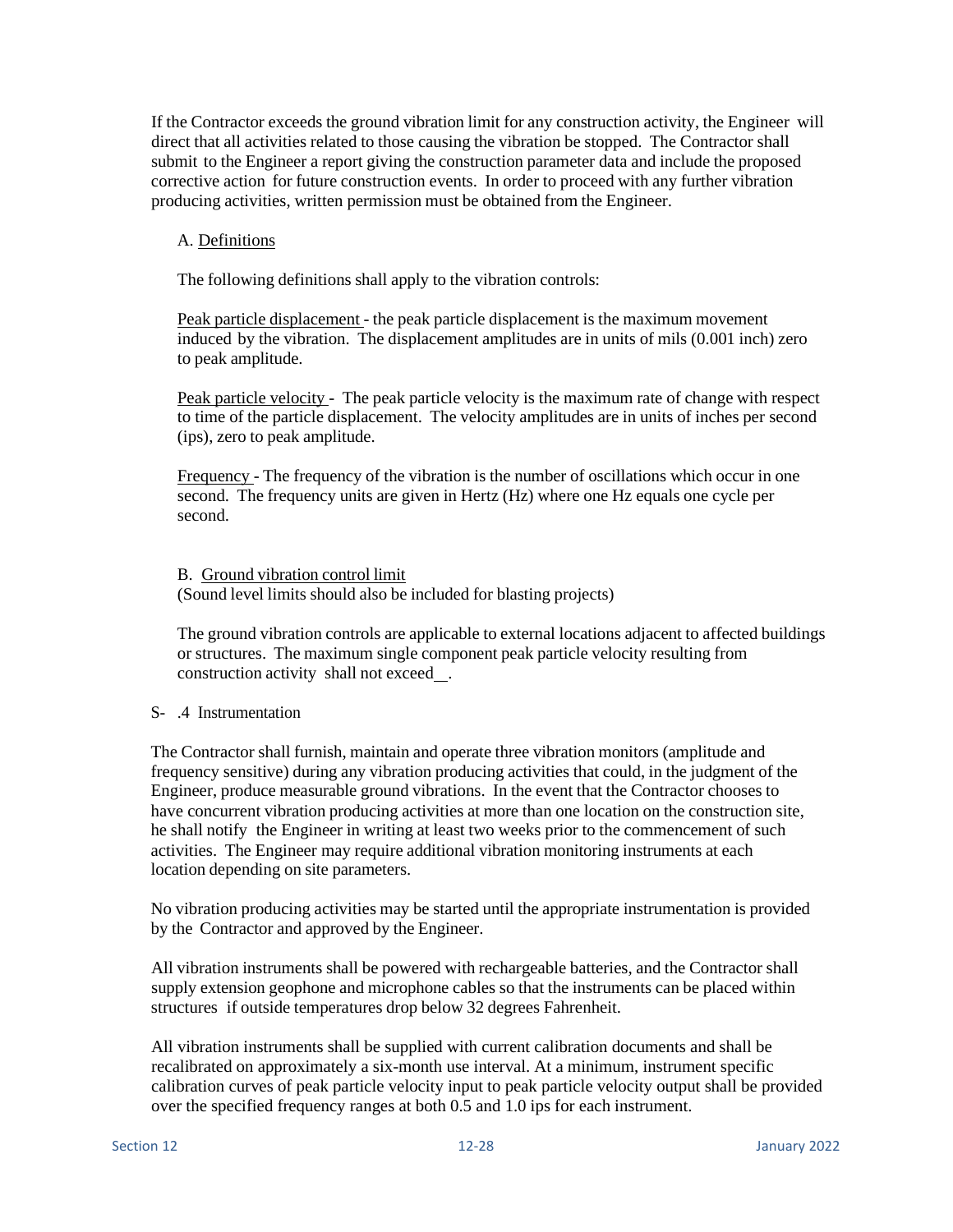The Contractor shall be responsible for instrument maintenance. If the Contractor does not maintain a sufficient number of instruments to monitor the buildings/structures adjacent to the vibration producing activity, the Engineer may direct that all vibration activities cease until a sufficient number are working. Recording tape shall be supplied by the Contractor and at least a two-week supply maintained.

The Contractor shall designate an individual in his organization or under contract to him, who will be responsible for instrument coordination. The Contractor will be responsible for placing the instruments at measuring locations designated by the Engineer, and reading and recording the pertinent vibration event data. The Contractor will report the data to the Engineer at the completion of each vibration event.

The amplitude/frequency vibration monitor shall be an Instantel Blastemate II, or equivalent. This instrument shall be capable of measuring, recording and producing a hard copy of the frequency and peak particle velocity in three mutually perpendicular axes. ("Vector sum" instruments are not acceptable). This instrument shall be capable of measuring Linear Scale (dB-L) sound levels.

### S- .5 Public Relations

The Contractor is required to have both letter and personal contact with residents and owners or operators of the buildings that are adjacent to the construction area or near enough to it for ground vibrations from construction operations to affect the personal property, displays or merchandise of these buildings. This contact will be made prior to the beginning of any vibration producing activity. The Contractor will furnish a list of those contacted to the Engineer.

As described elsewhere in these provisions, the ground vibration resulting from construction work will be monitored by the Contractor. The Contractor will measure the magnitude of each vibration event with at least two vibration instruments, generally located adjacent to the closest or most critical structures.

#### S- .6 Record Keeping

The Contractor shall maintain a log of all vibration-producing activities at which ground vibrations were measured. The log shall include the maximum peak particle velocity and its associated frequency, type and location of the vibration producing event, location of the geophones and closest distance from the vibration-producing event to the geophone(s). When vibration-producing activities are in progress, the Contractor shall submit daily reports to the Engineer which include all the vibration log data from that day. These reports shall be submitted at the end of each day, and no further vibration producing activity will be allowed until such reports are received by the Engineer.

The Contractor shall be responsible for removing all vibration records produced by the vibration instruments and attaching them to the corresponding Blast Log for submittal to the Engineer as part of the daily report.

The Contractor shall maintain a complaint log of all vibration related complaints, contacts and actions, and shall furnish copies to the Engineer on request.